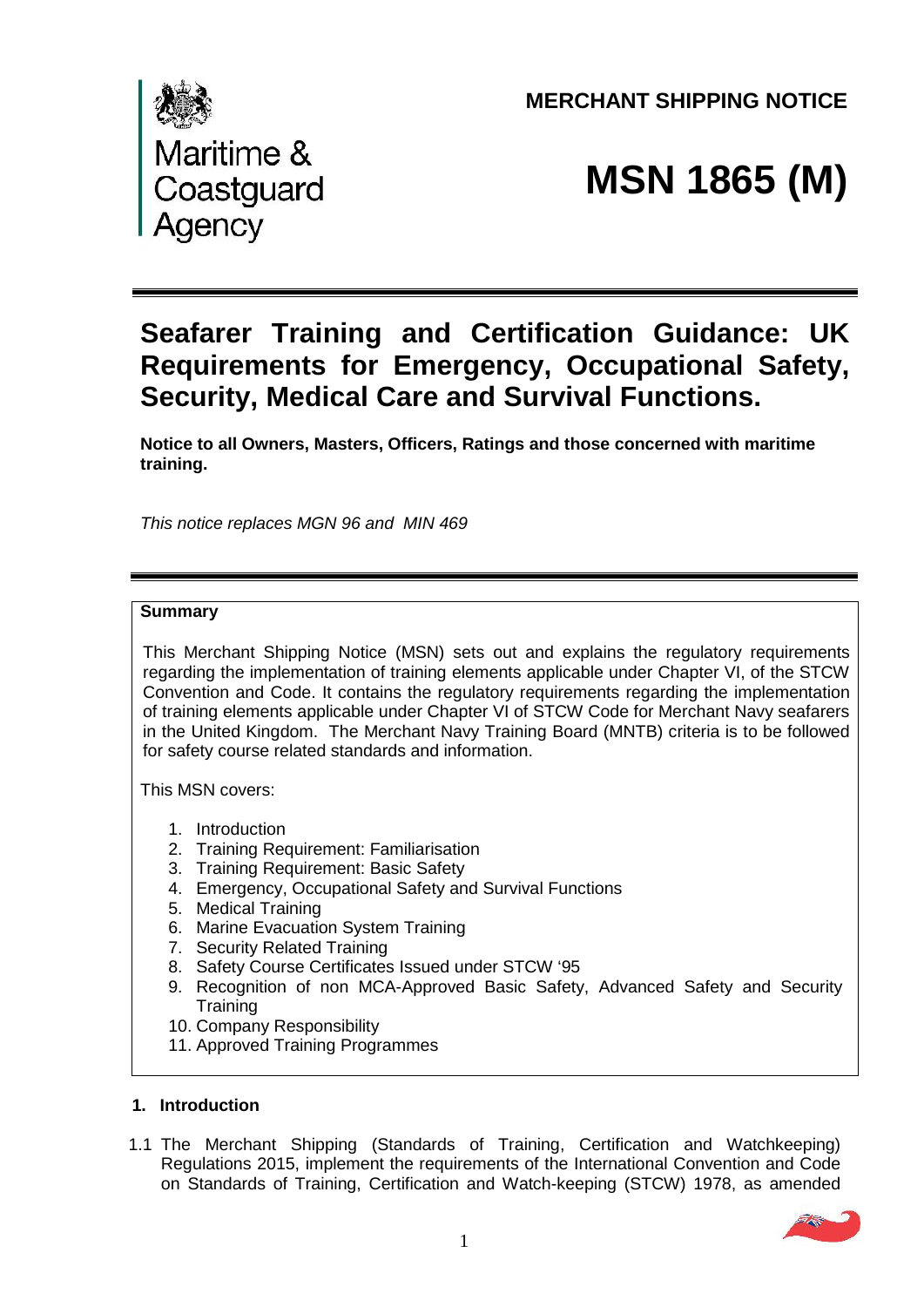(referred to in this MSN as the 'STCW Convention' and 'STCW Code' respectively), including the provisions prescribing the minimum requirements for emergency occupational safety, medical care, survival and security functions.

#### 1.2 **Relevant organisations:**

**MNTB:** The Merchant Navy Training Board (MNTB) is the UK shipping industry's central body for promoting and developing sector specific education, training and skills. The MNTB, in conjunction with the Maritime and Coastguard Agency (MCA), has developed the STCW 'short course criteria' specification documents. These are required for approval of training under the IMO's Convention on Standards of Training, Certification and Watchkeeping for Seafarers (STCW), 1978, as amended. Approval to deliver 'short course' training must be sought from the MCA (refer to section 11).

#### 1.3 **Approved seagoing service**

Approved 'seagoing service' is the time that you are signed on a vessel of more than 15m in registered length operating in category C and D waters or beyond. Seagoing service will be reckoned from the date of engagement to the date of discharge. A month is defined as a calendar month or 30 days if made up periods less than 1 month.

#### **2. Training Requirements: Familiarisation**

#### 2.1 **Safety familiarisation training**

If you are employed or engaged in a seagoing ship, other than as a passenger, before being assigned to shipboard duties, you must receive approved familiarisation training in Personal Survival Techniques or receive sufficient information and instructions in accordance with section A-VI/1 of the STCW Code. Such information and instruction shall take account of the guidance given in Section B VI/1 of the STCW Code, so as to enable you to:

- Communicate with other persons onboard on elementary safety matters and understand safety information symbols, signs and alarm signals;
- Know what to do if
	- o a person falls overboard;
	- o fire or smoke is detected;
	- o the fire or abandon ship alarm is sounded;
- Identify muster and embarkation stations and emergency escape routes;
- Locate and don lifejackets:
- Raise the alarm and have basic knowledge of the use of portable fire extinguishers;
- Take immediate action upon encountering an injured person or other medical emergency before seeking further medical assistance onboard;
- Close and open the fire, weather tight and watertight doors, other than those for hull openings, fitted in the ship in which you are serving.

#### 2.2 **Security related familiarisation**

If you are employed or engaged in any capacity in ships which are required to comply with the provisions of the ISPS Code, prior to being assigned shipboard duties, you must complete security related familiarisation training. This training must be given by the Ships

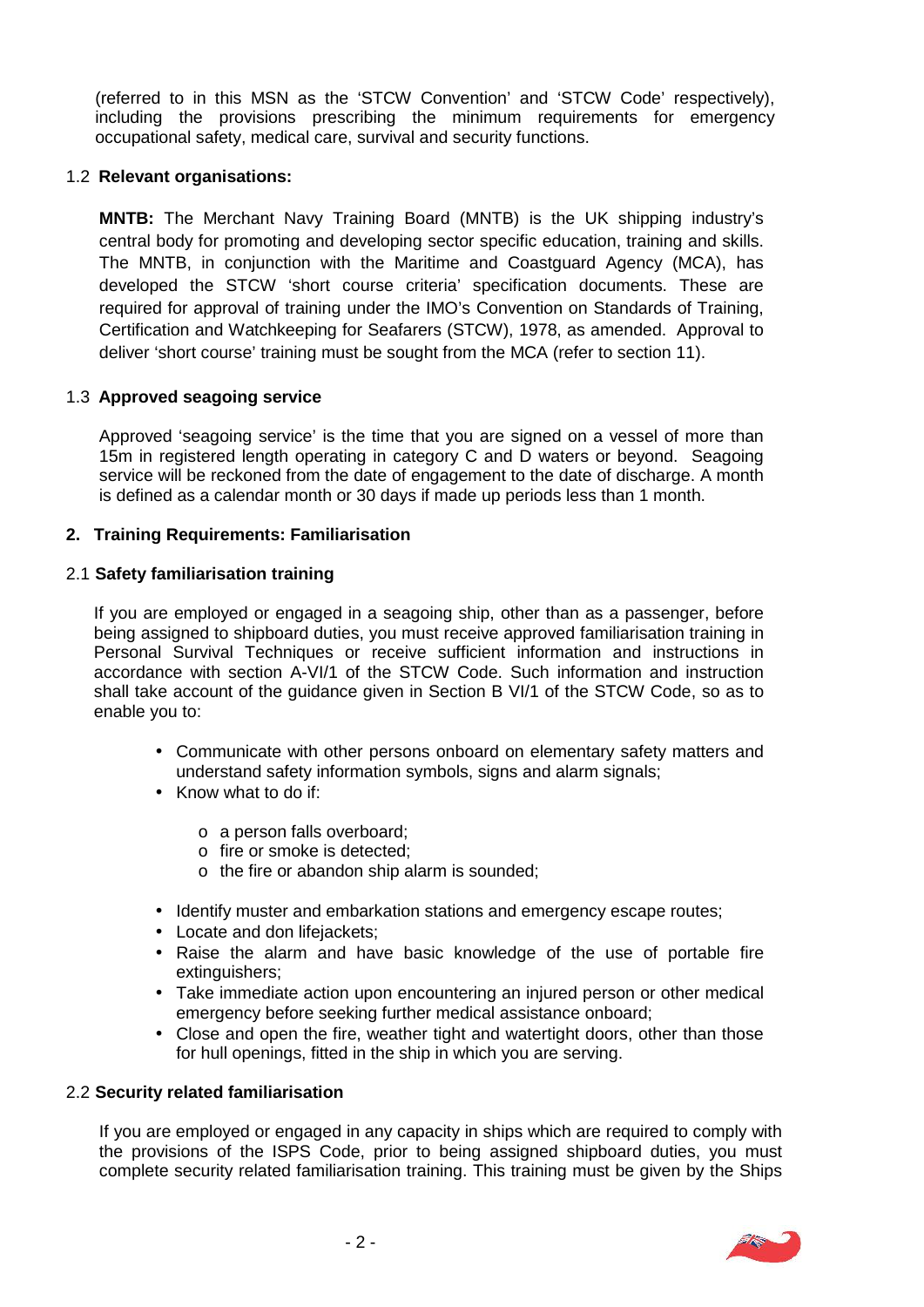Security Officer (SSO), or another equally qualified person<sup>1</sup>. Such instruction should emphasise ship specific security issues and must be conducted in accordance with STCW Code Section A-VI/6, paragraphs 1 - 3, taking account of the guidance given in part B. Further information relating to security training is provided in section 7.

#### 2.3 **Documentary evidence**

Documentary evidence must be retained by the ship to show that related safety and security training has been completed by all persons required to do so. It is the responsibility of the company and Master to maintain such records.

#### **3. Training Requirements: Basic Safety**

- 3.1 If you are employed or engaged in any capacity onboard a ship with designated safety or pollution-prevention duties, before being assigned to any shipboard tasks you will be required to:
	- Successfully complete those elements of MCA-approved basic training appropriate to your duties and functions. The 4 elements of basic training are:
		- o Personal Survival Techniques (STCW Code Table A-VI/1-1);
		- o Fire Prevention and Fire Fighting (STCW Code Table A-VI/1-2);
		- o Elementary First Aid (STCW Code Table A-VI/1-3);
		- o Personal Safety and Social Responsibilities (STCW Code Table A-  $V1/1-4$ ).

#### 3.2 **Personal Survival Techniques (STCW Code Table A-VI/1-1)**

For the issue of a Certificate of Proficiency in Personal Survival Techniques you must:

- (a) Be at least 16 years of age:
- (b) Successfully complete MCA-approved training in Personal Survival Techniques, meeting the standard of competence specified in Section A-VI/1-1 of the STCW Code.

**Note:** In exceptional circumstances where a learner is physically able and fit they may be able to complete the training course prior to their 16th birthday.

#### 3.3 **Fire Prevention and Fire Fighting (STCW Code Table A-VI/1-2)**

For the issue of a Certificate of Proficiency in Fire Prevention and Fire Fighting you must:

- (a) Be at least 16 years of age;
- (b) Successfully complete MCA-approved training in Fire Prevention and Fire Fighting, meeting the standard of competence specified in Section A-VI/1-2 of the STCW Code.

#### 3.4 **Elementary First Aid (STCW Code Table A-VI/1-3)**

For the issue of a Certificate of Proficiency in Elementary First Aid you must:

(a) Be at least 16 years of age;

<sup>1</sup> By 'equally qualified' we would expect the seafarer to hold a Company Security Officer Certificate.

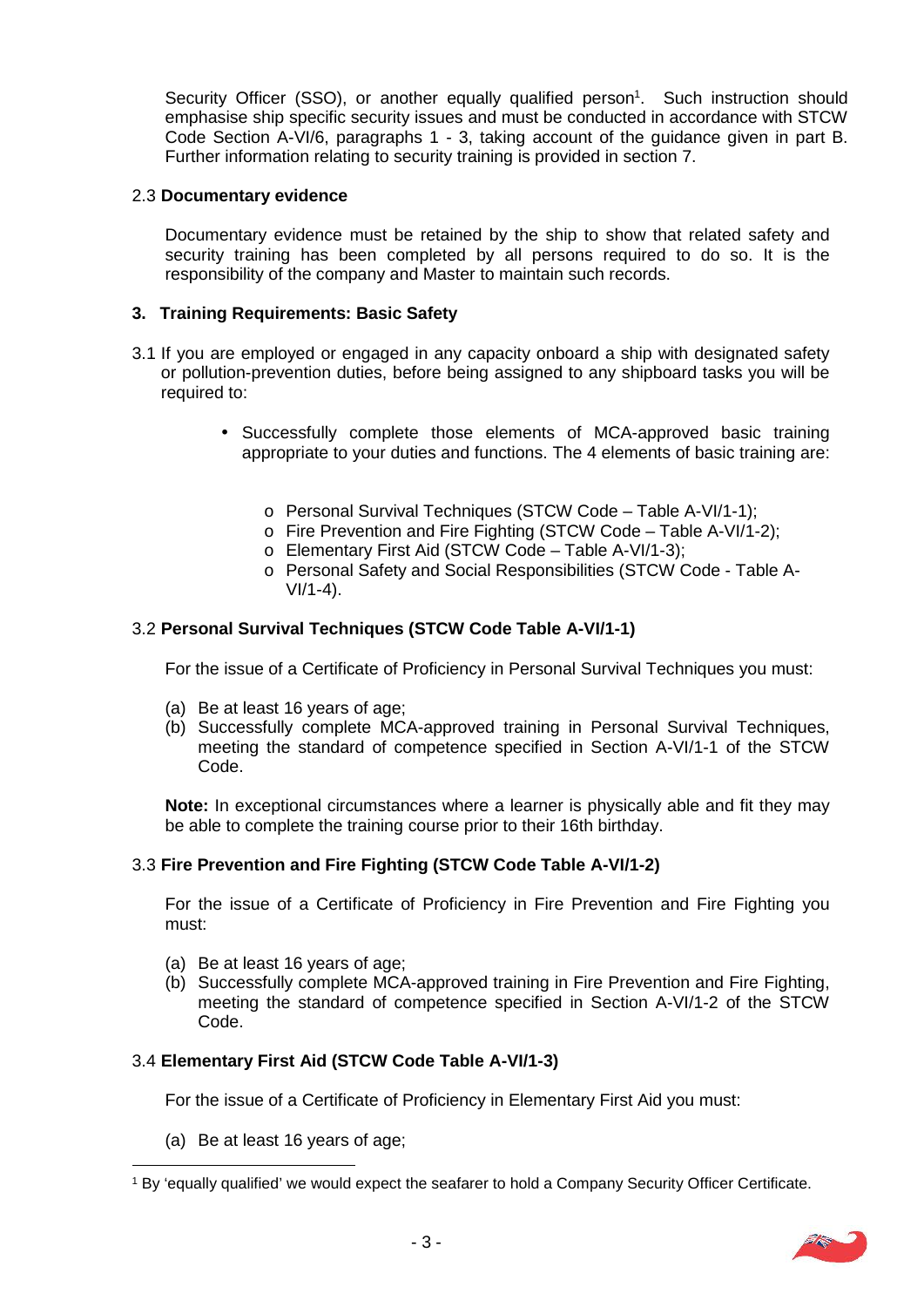(b) Successfully complete MCA-approved training in Elementary First Aid, meeting the standard of competence in Section A-VI/1-3 of the STCW Code.

#### 3.5 **Personal Safety and Social Responsibilities (STCW Code Table A-VI/1-4**)

For the issue of a Certificate of Proficiency in Personal Safety and Social Responsibilities you must:

- (a) Be at least 16 years of age;
- (b) Successfully complete MCA-approved training in Personal Safety and Social Responsibilities, meeting the standard of competence in Section A-VI/1-4 of the STCW Code.

#### **4. Emergency, Occupational Safety and Survival Functions:**

4.1 **Proficiency in Survival Craft and Rescue Boats (PSC & RB)** (other than Fast Rescue Boats)

If you are required to launch and take charge of survival craft, you will need to prove you are proficient in survival craft and rescue boat operations.

For the issue of a Certificate of Proficiency in Survival Craft and Rescue Boats, you must:

- (a) Be at least 18 years of age;
- (b) Already hold a Certificate of Proficiency in Personal Survival Techniques (STCW Code A-VI/1-1);
- (c) Successfully complete MCA-approved training in PSC & RB, meeting the standard of competence in Section A-VI/2 and Table A-VI/2-1 of the STCW Code;
- (d) Have completed at least 6 months' approved seagoing service.

#### 4.2 **Proficiency in Fast Rescue Boats (PFRB)**

If you are involved in the operation of fast rescue boats you must, in addition to the PSC & RB, have successfully completed an MCA-approved training programme meeting the standards laid down in Section A-VI/2-2 of the STCW Code.

For the issue of a Certificate of Proficiency in Fast Rescue Boats, you must:

- (a) Be at least 18 years of age;
- (b) Already hold a Certificate of Proficiency in Survival Craft and Rescue Boats other than Fast Rescue Boats (STCW Code A-VI/2-1);
- (c) Successfully complete MCA-approved training in Fast Rescue Boats, meeting the standards of competence specified in section A-VI/2 and Table A-VI/2-2 of the STCW Code.

#### 4.3 **Proficiency in Advanced Fire Fighting**

For the issue of a Certificate of Proficiency in Advanced Fire Fighting you must:

- (a) Already hold a Certificate of Proficiency in Fire Prevention and Fire Fighting (Section A-VI/1-2 of the STCW Code) or similar training acceptable to the MCA;
- (b) Successfully complete an MCA-approved training programme in Advanced Fire Fighting, meeting the standards of competence specified in section A-VI/3, paragraphs 1 to 4, of the STCW Code.

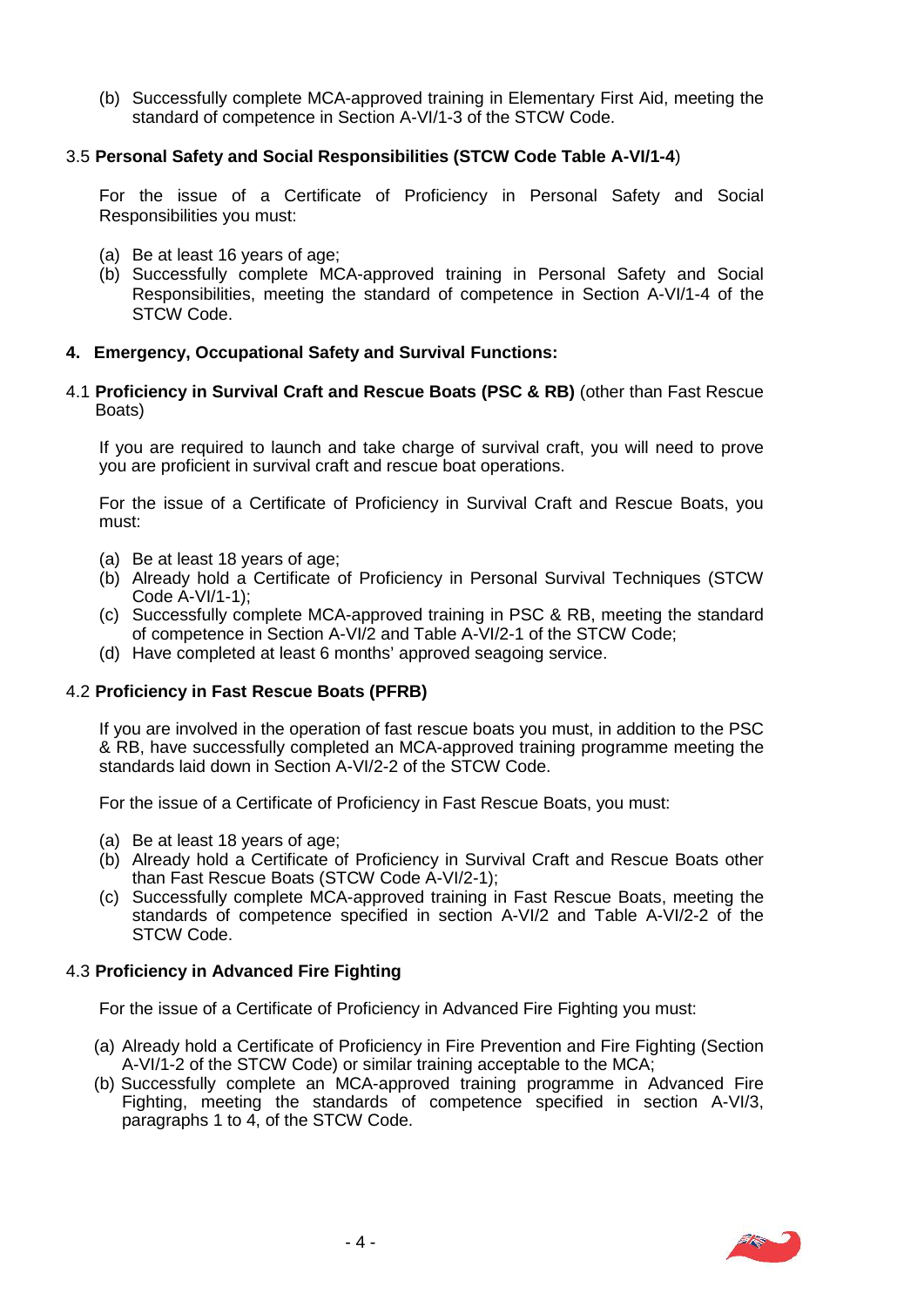#### 4.4 **Updating training**

If you are serving onboard ship and are qualified in any of the following, you must, as of the 1st January 2017, have documentary evidence of either having completed the training course or updated your training within the last 5 years;

- (a) Proficiency in Personal Survival Techniques (PST) STCW A-VI/1-1, (recognised equivalent pre 31 January 2000: Basic Sea Survival)<sup>2</sup> ;
- (b) Proficiency in Survival Craft and Rescue Boats other than Fast Rescue Boats (PSC & RB), STCW A-VI/2-1 (recognised equivalent pre 31 January 2000: Proficiency in Survival Craft or Lifeboatman's Certificate)<sup>3</sup>;
- (c) Proficiency in Fast Rescue Boats (PFRB) STCW A-VI/2-2;
- (d) Proficiency in Fire Prevention and Fire Fighting (FP & FF), STCW A-VI/1-2 (recognised equivalent pre 31 January 2000: MNTB 2 Day Fire Fighting Course)<sup>2</sup>;
- (e) Proficiency in Advanced Fire Fighting (AFF) STCW A-VI/3 (recognised equivalent pre 31 January 2000: MNTB 4 Day Fire Fighting Course).

Tables showing which updating training is required for Certificates of Competency (CoC) and Certificates of Proficiency (CoP) is in Annex A. **All of the basic and advanced courses listed in (a) to (e) above, must be updated every 5 years**.

#### 4.5 **MCA-approved updating training**

The STCW permits some elements of the updating training to be carried out onboard ship, with the exception of Fire Prevention and Fire Fighting (FP & FF). This can be achieved by the seafarer completing and signing a self-declaration form, as per the table below. You are required to complete additional hours for the appropriate training course if you have not completed all the elements listed on the self-declaration form. Those who are unable to gain onboard training and experience in Personal Survival Techniques are required to complete a full PST course. The table below shows the various combinations of updating training available.

| <b>STCW Proficiency</b><br>Programme         | <b>Self-declaration</b><br>form | <b>Completed all</b><br>permitted<br>onboard training | <b>MCA-approved</b><br>shore based<br>training course |
|----------------------------------------------|---------------------------------|-------------------------------------------------------|-------------------------------------------------------|
| <b>Personal Survival</b>                     | Annex B                         | Yes                                                   | 4 hours                                               |
| Techniques <sup>2</sup>                      |                                 | <b>No</b>                                             | <b>Full PST Course</b>                                |
| Proficiency in Survival                      | Annex C                         | Yes                                                   | 3 hours                                               |
| Craft and Rescue Boats <sup>3</sup>          |                                 | <b>No</b>                                             | 7 hours                                               |
| Annex D                                      |                                 | Yes                                                   | 4 hours                                               |
| <b>Fast Rescue Boat</b>                      |                                 | <b>No</b>                                             | 7 hours                                               |
| Fire Prevention and Fire<br>${\rm Figure 2}$ | Not applicable                  | Not applicable                                        | 7 hours                                               |
|                                              | Annex E                         | Yes                                                   | 4 hours                                               |
| <b>Advanced Fire Fighting</b>                |                                 | <b>No</b>                                             | 7 hours                                               |

 $2$  Where this certificate cannot be produced, the following MCA-issued certificates will permit entry onto to the applicable updating training course: Navigational Watch Rating (NWR) regulation II/4, Engine Room Watch Rating (ERWR) regulation III/4, Able Seafarer Deck certification (AB) regulation II/5 or AB Certificate of Competency issued under the AB regulations 1970. If your NWR or ERWR certificate was issued before August 1998 you must complete the full length shore based updating training course.

<sup>&</sup>lt;sup>3</sup> Where this certificate cannot be produced, the following MCA-issued certificates will permit entry onto to the applicable updating training course: Able Seafarer Deck regulation II/5 or AB Certificate of Competency issued under the AB regulations 1970.

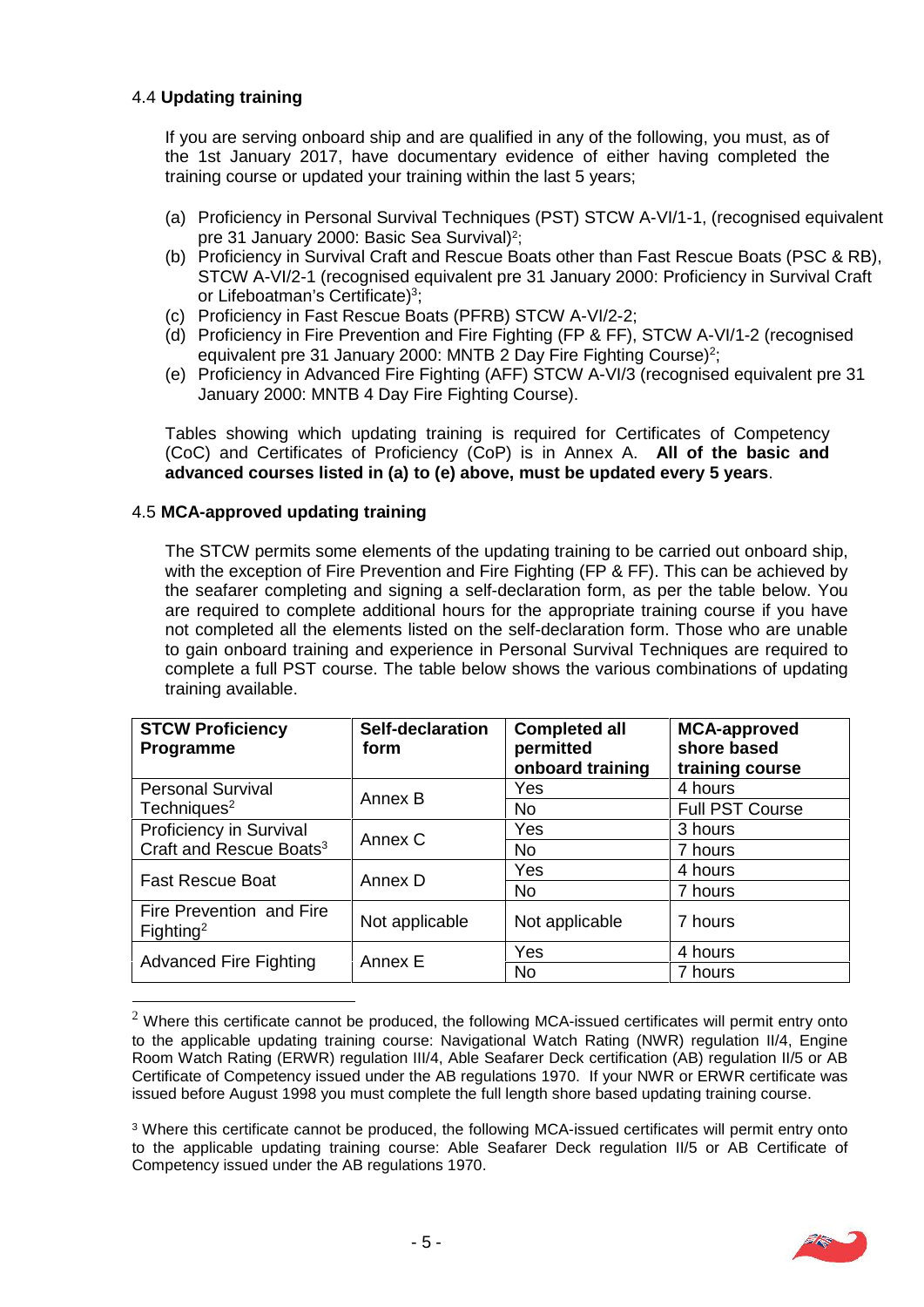#### **5. Medical Training**

#### 5.1 **Proficiency in Medical First Aid**

If you have designated duties to provide medical first aid, you must successfully complete an MCA-approved training programme in Medical First Aid, meeting the standards of competency specified in section A-VI/4-1 of the STCW Code. For the issue of a Certificate of Proficiencey in Medical First Aid you must:

(a) Successfully complete an MCA-approved training programme in Medical First Aid; meeting the standards of competency specified in section A-VI/4-1 of the STCW Code.

Updating of the Proficiency in Medical First Aid is not currently required under the STCW Code and therefore no refresher training is required for the revalidation of Certificates of Competency.

#### 5.2 **Proficiency in Medical Care**

If you are a candidate for Master or Chief Mate certification under STCW Convention regulation II/2, or, if you are designated to take charge of medical care onboard a ship, you must, in addition to Proficiency in Medical First Aid, successfully complete an MCA-approved Proficiency in Medical Care training course, meeting the standards laid down in section A-VI/4-2 of the STCW Code. For the issue of a Certificate of Proficiencey in Medical Care you must:

- (a) Have successfully completed an MCA-approved training programme in Medical First Aid, meeting the standards of competency specified in section A-VI/4-1 of the STCW Code;
- (b) Successfully complete an MCA-approved training programme in Proficiency in Medical Care training course, meeting the standards laid down in section A-VI/4-2 of the STCW Code.

#### 5.3 **Article 4(1) (b) of Directive 92/29 EEC: Service as Master or the person in charge of medical care on UK-registered vessels**

Article 4(1) (b) of Directive 92/29 EEC requires that on EU Member State flagged vessels the captain and any worker or workers to whom he or she delegates the use of the medical supplies must receive special training updated periodically, at least every 5 years, taking into account the specific risks and needs connected with the different categories of vessel.

The MCA has interpreted this directive, in relation to UK-registered Merchant Navy vessels as applying to the Master and the person designated to take charge of medical care and medicines onboard, requiring them to hold an MCA-approved or recognised Proficiency in Medical Care (MC) (STCW A-VI/4 paragraph 4-6) certificate or an MCA-approved Updated Proficiency in Medical Care certificate, issued within the preceding 5 years. Details are given in MGN 482 (M) or any subsequent amendments.

To gain access to an MCA-approved Updated Proficiency in Medical Care course you will only need to have completed a full Medical Care course once. This is irrespective of the date you originally completed the full course<sup>4</sup>.

<sup>4</sup> If you hold an MCA recognised (not MCA-approved) Proficiency in Medical Care Certificate that carries an expiry date, you will need to complete the full Proficiency in Medical Care course.

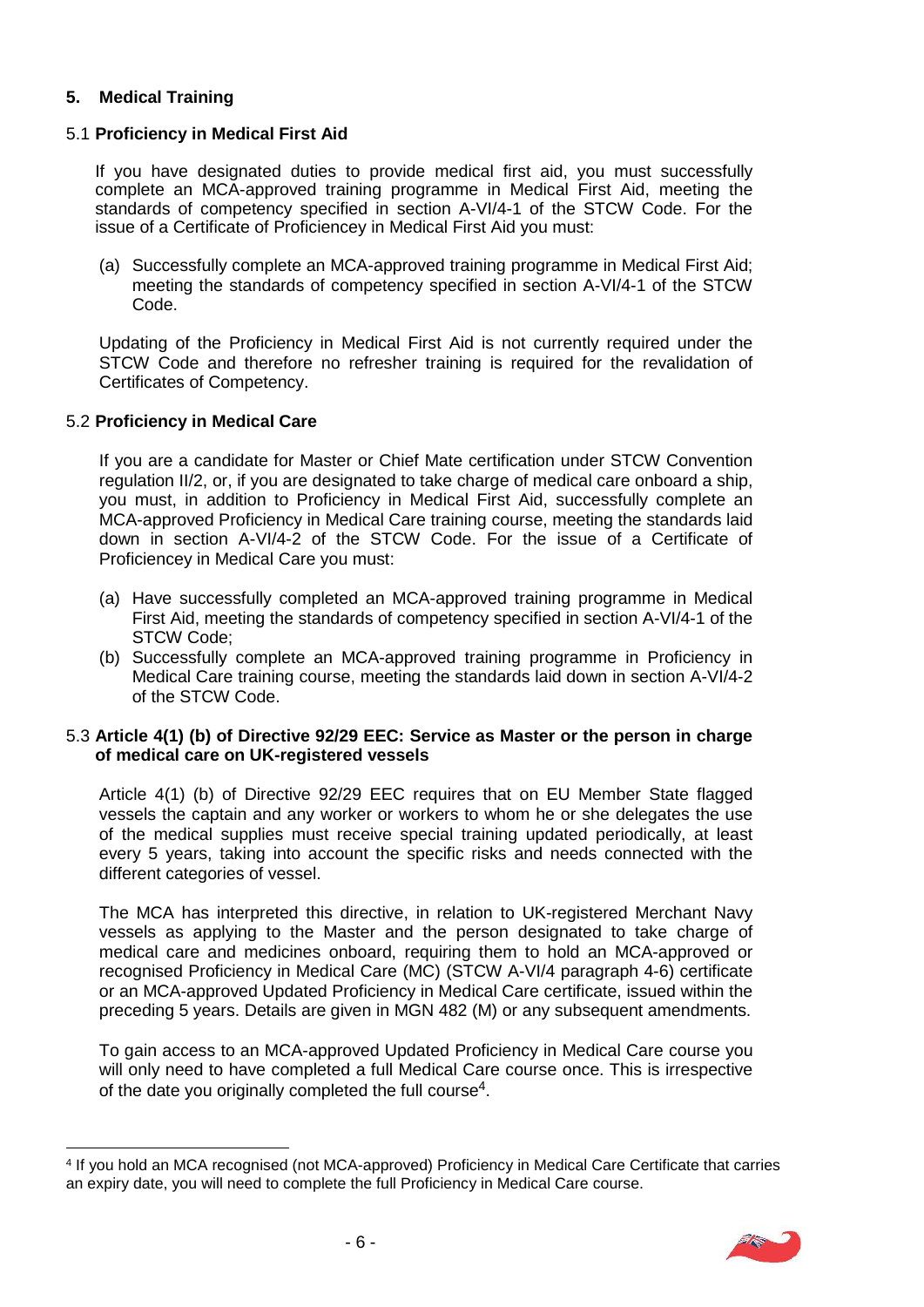#### **6. Marine Evacuation System Training**

Masters, officers and ratings with designated duties on the deployment of marine evacuation systems (MES) are required to be trained in accordance with the requirements of Regulation III/19.3.3.8 of the Safety of Life at Sea (SOLAS) Convention 1974, as amended.

Documentary evidence to this effect should be issued by the training provider.

#### **7. Security Related Training**

7.1 The STCW Convention and Code, as amended by the Manila amendment (2010), contains new requirements regarding security training. These changes are embodied in STCW Convention regulations VI/5, VI/6 and; in sections A-VI/5 and A-VI/6 of the STCW Code.

There are four types of security training:

- Security Related Familiarisation (STCW Code A-VI/6, paragraph 1 -3);
- Proficiency in Security Awareness (STCW Code Table A-VI/6-1);
- Proficiency in Designated Security Duties (STCW Code Table A-VI/6-2);
- Proficiency for Ship Security Officer (STCW Code Table A-VI/5).

#### 7.2 **Security Related Familiarisation**

If you are employed or engaged in any capacity on ships which are required to comply with the provisions of the International Ship and Port Facility Security (ISPS) code, prior to being assigned shipboard duties, you must complete Security Related Familiarisation training.

This can be delivered by the SSO, or another equally qualified person, and the instruction should emphasise ship specific security issues and provide guidance for the seafarer to be able to:

- Report a security incident, including a piracy or armed robbery threat or attack;
- Know the procedures to follow when they recognise a security threat;
- Take part in security-related emergency and contingency procedures.

Documentary evidence must be retained by the ship to show that this training has been completed. The training can be incorporated into the ship's safety familiarisation programme and use the existing method of recording the delivery of training.

#### 7.3 **Proficiency in Security Awareness**

If you are employed or engaged in any capacity on ships required to comply with ISPS Code, you must undertake approved security awareness training. Training and instructions must meet the requirements of Section A-VI/6, paragraph 4, of the STCW Code and would lead to a Certificate of Proficiency in Security Awareness.

On completion of this training a seafarer will be able to:

- Contribute to the enhancement of maritime security through heightened awareness;
- Recognise security threats;

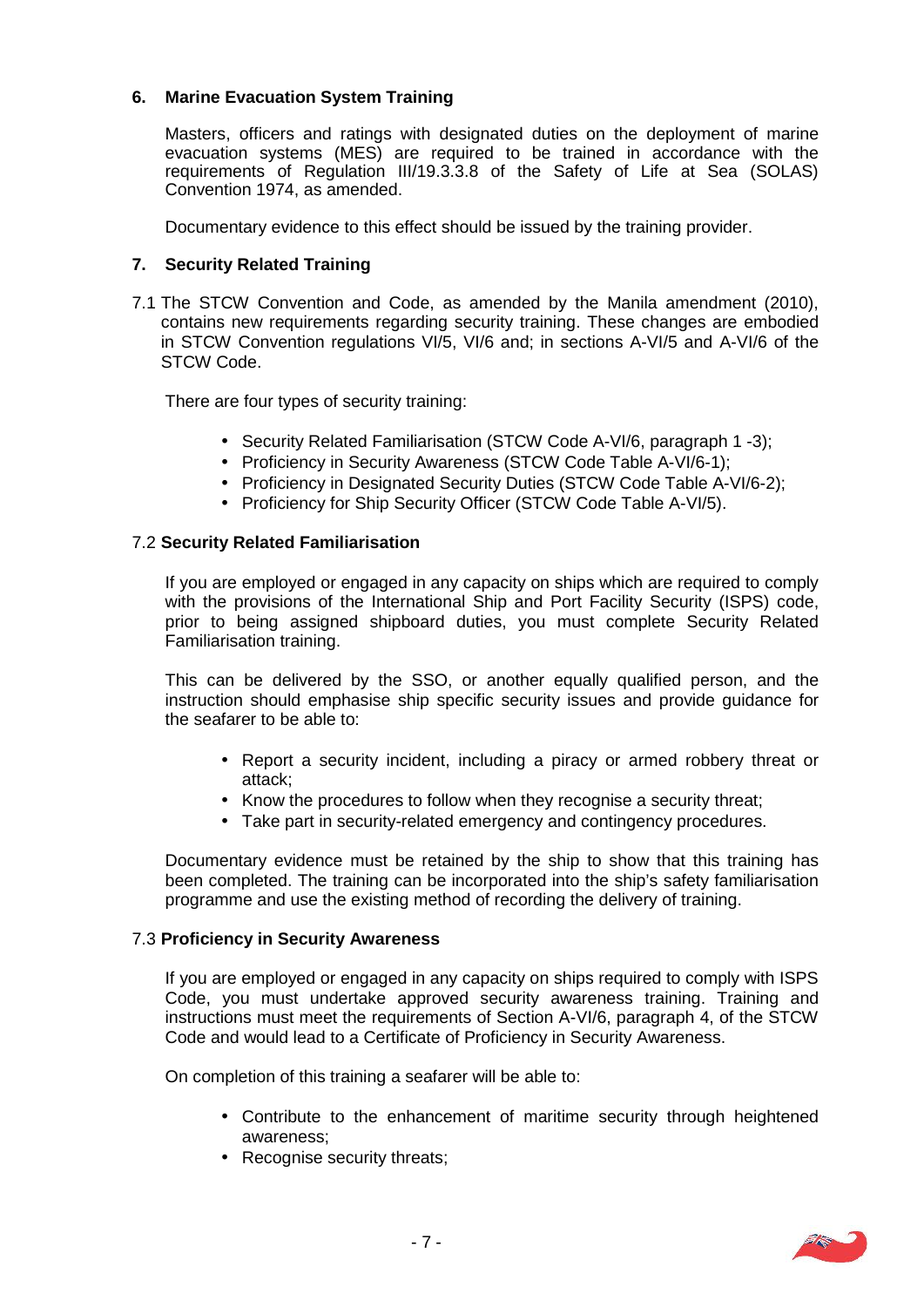Understand the need for, and methods of, maintaining security awareness and vigilance.

#### 7.4 **Proficiency in Designated Security Duties**

If you have designated security duties under the Ship Security Plan, you must undertake approved training in designated security duties. This training must meet the requirements of Section A-VI, paragraphs 6-8, of the STCW Code and would lead to issue of a Certificate of Proficiency in Designated Security Duties.

On completion of this training a seafarer will be able to:

- Maintain the conditions set out in a ship security plan;
- Recognise security risk and threats;
- Undertake regular security inspections:
- Properly use security equipment and systems.

#### 7.5 **Proficiency as Ship Security Officer (SSO)**

If you are the designated SSO, you must successfully complete an MCA-approved Ship Security Officer training programme, meeting the standards laid down in paragraph A-VI/5 of the STCW Code and taking into account the guidance given in section B-VI/5 of the Code.

For the issue of a Certificate of Proficiency as an SSO you must:

- (a) Have completed at least 12 months' approved seagoing service **or** a minimum of 3 months' appropriate seagoing service<sup>5</sup> allowing you to gain knowledge of ships operations to enable you to achieve the objectives of the training;
- (b) Successfully complete an MCA-approved training programme in Ship Security Officer training programme, meeting the standards laid down in paragraph A-VI/5 of the STCW Code.

Ship Security Officer training encompasses Security Awareness and Designated Security Duties, therefore, if you hold a Ship Security Officer Certificate of Proficiency, there is no separate requirement to complete Security Awareness or Designated Security Duties training.

#### **8. Safety Course Certificates Issued under STCW '95**

Certificates issued with a reference to STCW '95 will continue to be recognised by the MCA. Any updating training required is detailed in section 4.4.

 $^{\rm 5}$  In this instance, appropriate seagoing service is where a crew member is signed onto a vessel and their main duties are security related.

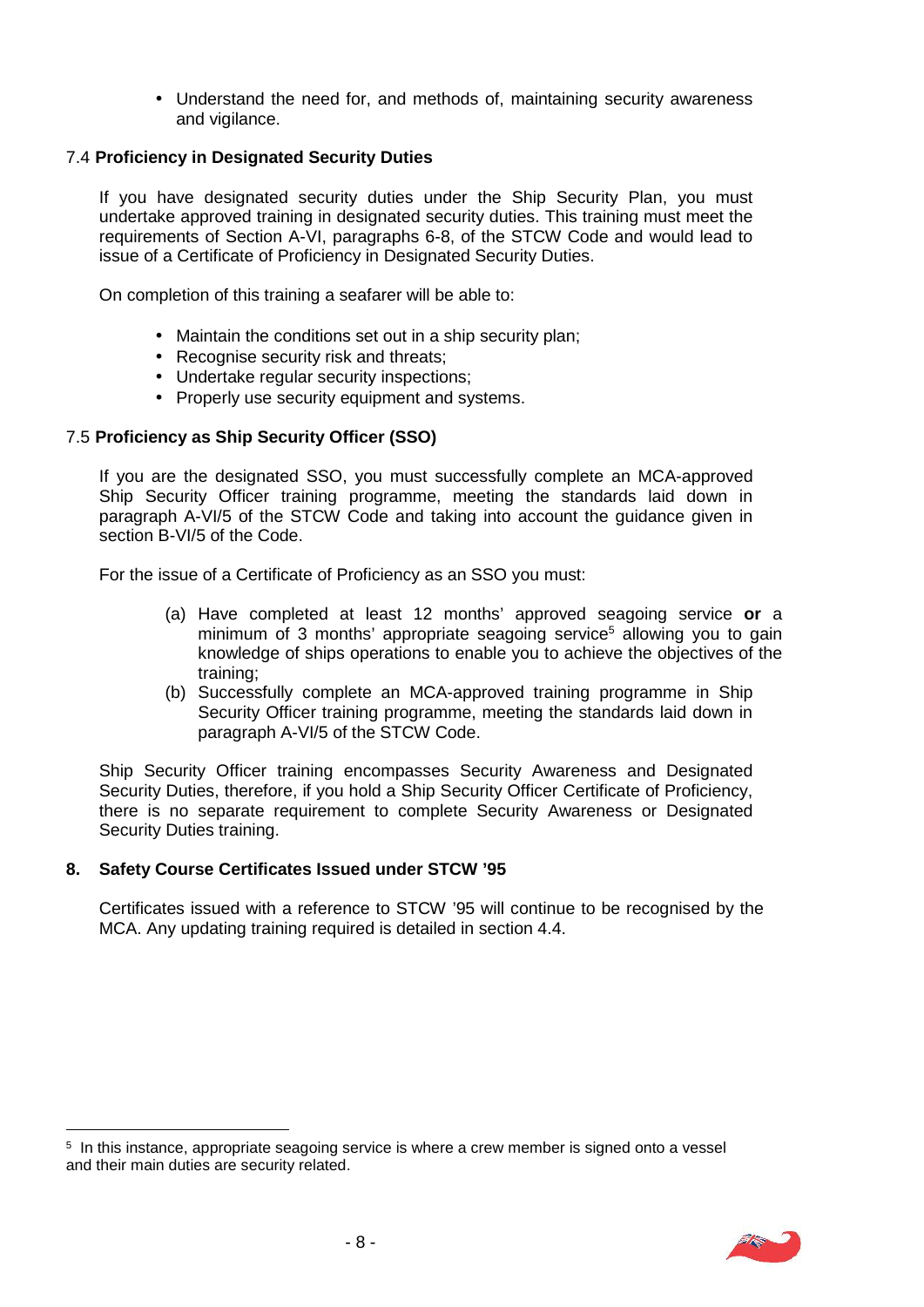#### **9. Recognition of non MCA-approved Basic Safety, Advanced Safety and Security Training**

- 9.1 For the purpose of issuing UK Certificates of Competency, the following courses must be MCA-approved:
	- NAEST (operational):
	- NAEST (management):
	- EDH;
	- HELM (operational);
	- HELM (management):
	- High Voltage (operational);
	- High Voltage (management).
- 9.2 For the purpose of issuing UK Certificates of Competency, the MCA will accept certificates issued under the authority of any administration included in the IMO list of STCW Parties ("the White List") for:
	- Personal Survival Techniques;
	- Fire Prevention and Fire Fighting;
	- Elementary First Aid:
	- Personal Safety and Social Responsibility.
- 9.3 For the purpose of issuing UK Certificates of Competency, the MCA will accept<sup>6</sup> certificates issued under the authority of any EU Member State, as well as: Canada, New Zealand and South Africa for:
	- Proficiency in Survival Craft and Rescue Boats other than Fast Rescue Boats;
	- Proficiency in Advanced Fire Fighting:
	- Proficiency in Medical First Aid;
	- Proficiency in Medical Care.

#### 9.4 **Proficiency in security awareness**

The MCA will recognise, for service on UK-registered ships, Certificates of Proficiency in Security Awareness which were issued under the STCW requirements by any Administration included in the IMO list of STCW Parties ("the White List").

#### 9.5 **Proficiency in Designated Security Duties and Ship Security Officer (SSO)**

The MCA will recognise, for service on UK-registered ships, Certificates of Proficiency in Designated Security Duties and Certificates of Proficiency as SSO which were issued under the STCW requirements by a Maritime Administration whose Certificate of Competency the MCA accepts for the issue of a UK Certificate of Equivalent Competency (CEC).

#### **10. Company Responsibility**

10.1 In conforming to the provisions of STCW Convention Regulation 1/14, and section A- 1/14, of the STCW Code, companies must ensure that seafarers assigned to any of

<sup>&</sup>lt;sup>6</sup> The MCA will accept these certificates of proficiency issued by India and Pakistan up until 01 January 2017. After this date the MCA may accept some certificates of proficiency issued by DG Shipping approved training providers, for details please refer to our website, search www.gov.uk for "MCA ATP".

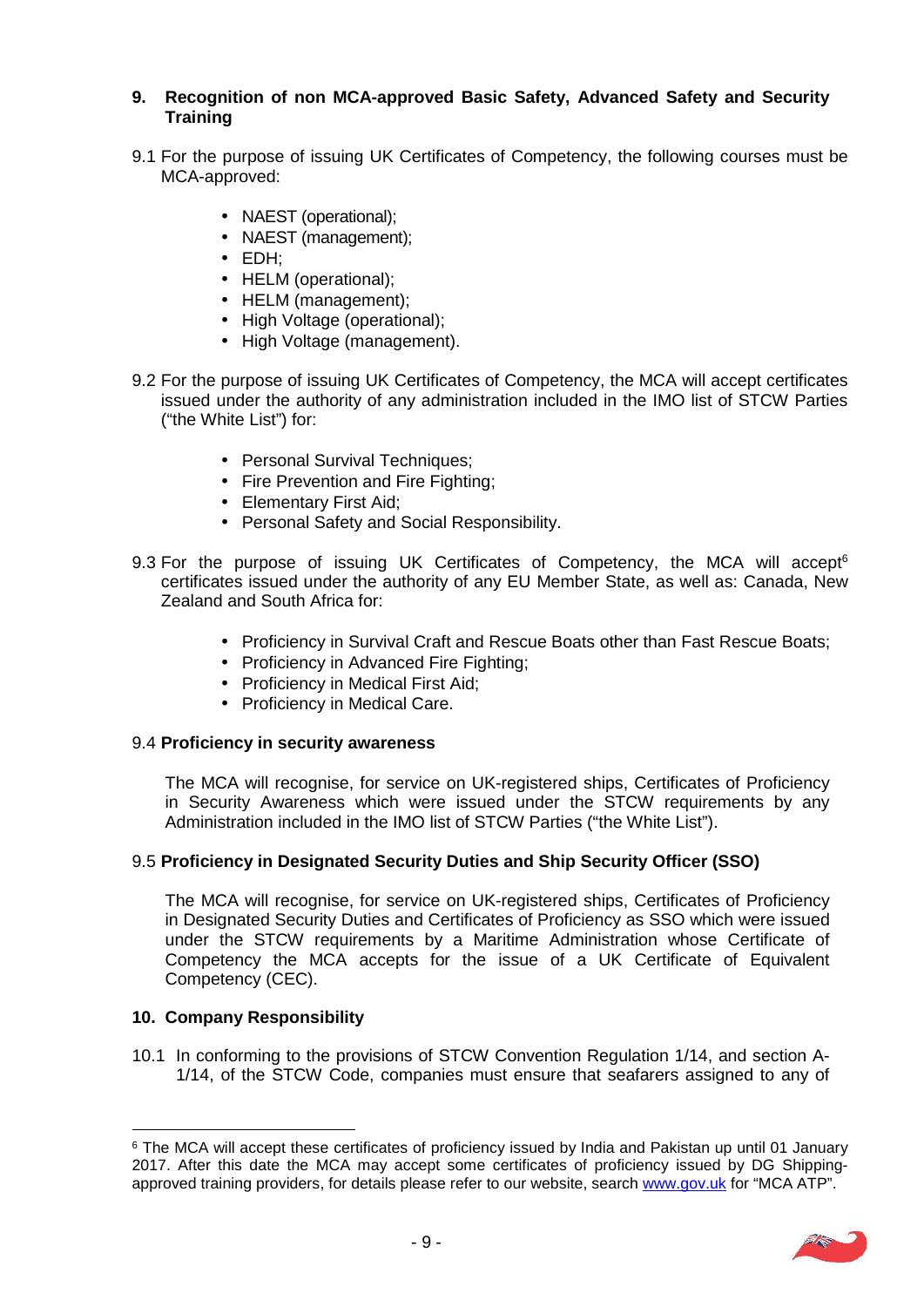their ships have received refresher and updating training as required by the Convention.

- 10.2 Companies shall provide written instructions to the Master of each UK-registered ship, setting forth the policies and the procedures to be followed to ensure that all seafarers who are newly employed onboard ships are given a reasonable opportunity to become familiar with the shipboard equipment, operating procedures and other arrangements needed for the proper performance of their duties, before being assigned to those duties. Such policies and procedures shall include:
	- Allocation of a reasonable period of time during which each newly employed seafarer will have an opportunity to become acquainted with:
		- o The specific equipment they will be using or operating,
		- o Ship specific watchkeeping, safety, environmental protection, security and emergency procedures and arrangements they need to know to perform assigned duties properly.

#### **11. Approved Training Programmes**

- 11.1 The MCA has an obligation under EU Directive 2008/106/EU and the STCW Convention to approve and monitor education and training leading to the issue of a "Certificate of Competency" under Chapters II, III, IV and VII and a "Certificate of Proficiency" under Chapters II, III, V, VI, VII of the STCW Convention and Code.
- 11.2 The MCA has agreed course guidelines with the MNTB that will satisfy the requirements for approved training undertaken in the UK or elsewhere. These are available from the MNTB website (www.mntb.org.uk). Training centres wishing to gain approval should refer to Annex F.
- 11.3 All requests by UK training centres for MCA approval to deliver MNTB programmes should be addressed to the Surveyor in Charge of their local MCA Marine Office. The exception to this is where a course is delivered entirely by computer based learning; this should be directed to Seafarer Training and Certification Branch: stc.courses@mcga.gov.uk.
- 11.4 **Overseas course approvals** must be directed to Seafarer Training and Certification Branch: stc.courses@mcga.gov.uk.

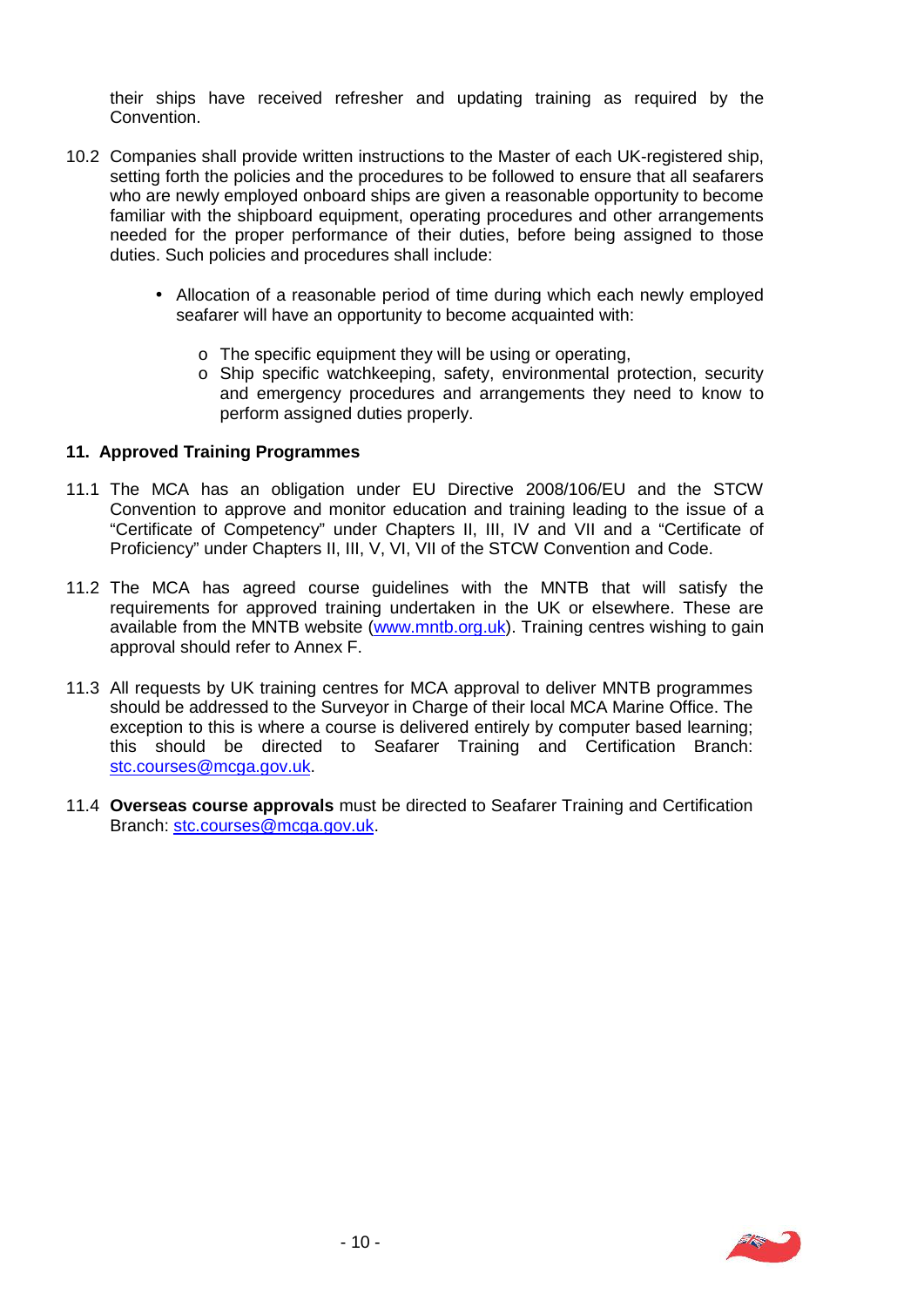#### **More Information**

Seafarer Training and Certification Maritime and Coastguard Agency, Bay 2/11 Spring Place, 105 Commercial Road, **Southampton** SO15 1EG.

| Tel:<br>Fax :<br>e-mail:                | +44 (0) 23 8032 9(see our website or application forms for number)<br>+44 (0) 23 8032 9N/A<br>exams@mcga.gov.uk |
|-----------------------------------------|-----------------------------------------------------------------------------------------------------------------|
| General Inquiries:                      | infoline@mcga.gov.uk                                                                                            |
| MCA Website Address: www.dft.gov.uk/mca |                                                                                                                 |
| File Ref:                               | N/A                                                                                                             |
| Published:                              | June 2015<br>Please note that all addresses and<br>telephone numbers are correct at time of publishing          |

© Crown Copyright 2015.

### *Safer Lives, Safer Ships, Cleaner Seas.*

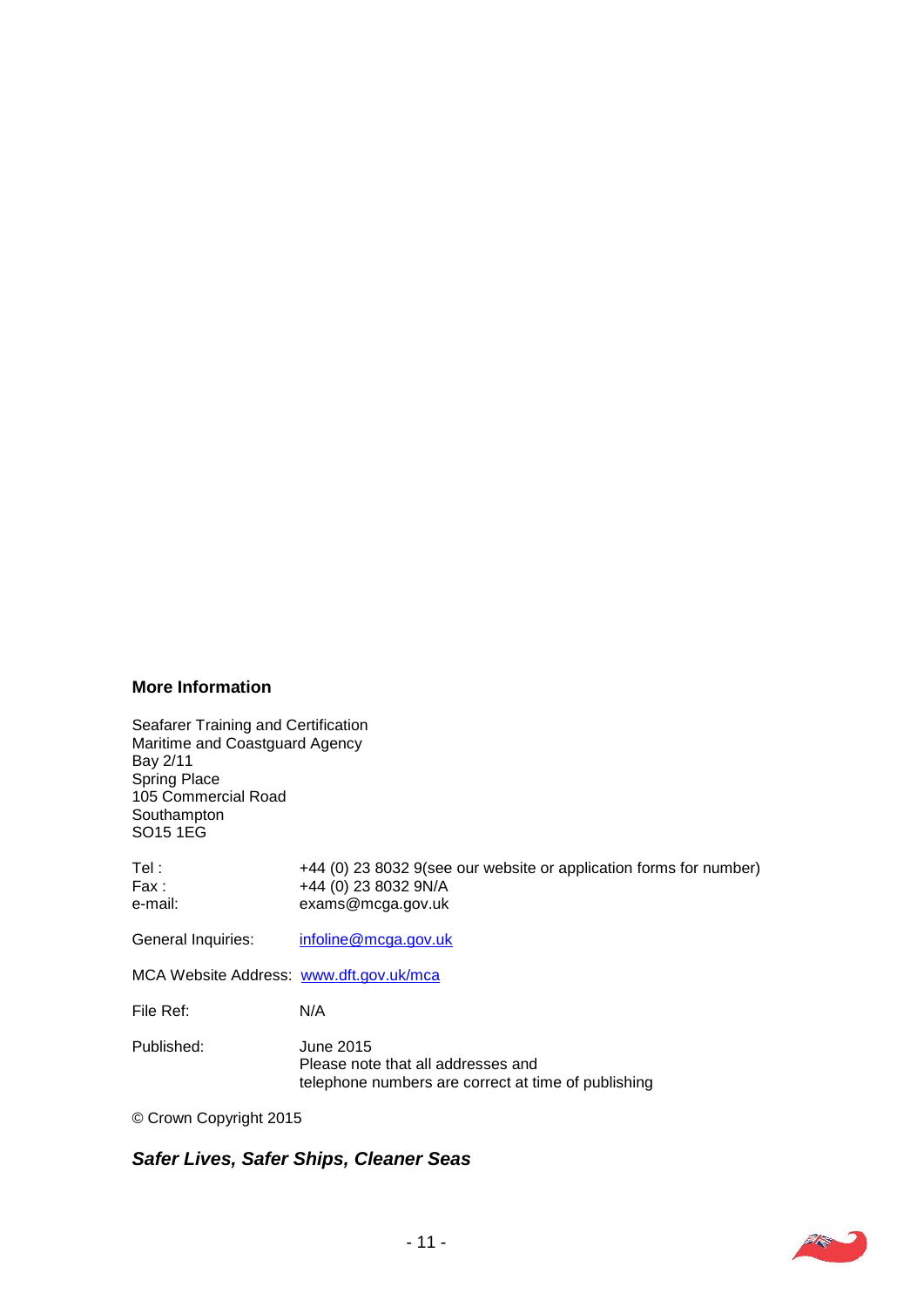#### **Updating Training Required for Certificates of Competency (CoC) and for Certificates of Proficiency (CoP)**

The following tables show which updating training is required for the holders of Certificates of Competency (CoC) and Certificates of Proficiency (CoP). Certificates held outside the CoC and CoP requirements are required to be updated if you have duties relating to the training these courses incorporate, e.g. if you have Fast Rescue Boat duties onboard ship, you must keep your updating training in date. Please be aware these tables may not cover all certificates issued.

|                                                                                                                                                              |                                                                            |                                                                                                                                | Updating training required                                        |                                                                                   |                                                                                          |
|--------------------------------------------------------------------------------------------------------------------------------------------------------------|----------------------------------------------------------------------------|--------------------------------------------------------------------------------------------------------------------------------|-------------------------------------------------------------------|-----------------------------------------------------------------------------------|------------------------------------------------------------------------------------------|
| Certificate held                                                                                                                                             | (STCW A-VI/1-1)<br>Proficiency in Personal<br>Survival Techniques<br>(PST) | and Rescue Boats other than<br>Fast Rescue Boats (PSC&RB<br>Proficiency in Survival Craft<br><b>STCW A-VI/2-1)<sup>1</sup></b> | Proficiency in Fast Rescue<br>$(STCW A-V1/2-2)^3$<br>Boats (PFRB) | Proficiency in Fire Prevention<br>(FP&FF)<br>and Fire Fighting<br>(STCW A-VI/1-2) | Proficiency in Advanced Fire<br>$A-V1/32$<br>Fighting (AFF)<br>(STCW A-VI/3 <sup>2</sup> |
| Certificate of Proficiency Watch Rating<br>(Navigation) (STCW Convention Reg. II/4)                                                                          | Yes                                                                        |                                                                                                                                |                                                                   | Yes                                                                               |                                                                                          |
| Certificate of Proficiency Able Seafarer<br>(Deck) (Reg. II/5)                                                                                               | Yes                                                                        | Yes                                                                                                                            |                                                                   | Yes                                                                               |                                                                                          |
| Certificate of Competence OOW (Reg II/1)<br>or Chief Mate (Reg II/2) or Master (Reg<br>II/2) (Standby, seismic survey and<br>oceanographic research vessels) | Yes                                                                        | Yes                                                                                                                            |                                                                   | Yes                                                                               | Yes                                                                                      |
| Certificate of Competence Master Code<br>Vessel >200 GT (Reg II/2);                                                                                          | Yes                                                                        |                                                                                                                                |                                                                   | Yes                                                                               |                                                                                          |
| Certificate of Competence Master <500<br>GT (Reg II/2) Workboat;                                                                                             | Yes                                                                        | Yes                                                                                                                            |                                                                   | Yes                                                                               | Yes                                                                                      |
| Certificate of Competence OOW or Master<br><500 GT (Reg II/3) (Tug) Near Coastal or<br>30 miles from safe haven                                              | Yes                                                                        | Yes                                                                                                                            |                                                                   | Yes                                                                               | Yes                                                                                      |
| Certificate of Competence Master <3000<br>GT (Tug) (Reg II/3) Near Coastal                                                                                   | Yes                                                                        | Yes                                                                                                                            |                                                                   | Yes                                                                               | Yes                                                                                      |
| Certificate of Competence OOW <3000<br>GT (Yacht)                                                                                                            | Yes                                                                        |                                                                                                                                |                                                                   | Yes                                                                               |                                                                                          |
| Certificate of Competence Master <500<br>GT (Yacht) (Reg II/2)                                                                                               | Yes                                                                        | Yes                                                                                                                            |                                                                   | Yes                                                                               | Yes                                                                                      |
| Certificate of Competence Chief Officer or<br>Master <3000 GT (Yacht) (Reg II/2)                                                                             | Yes                                                                        | Yes                                                                                                                            |                                                                   | Yes                                                                               | Yes                                                                                      |
| Certificate of Competency Officer of the<br>Watch (Reg II/1) Unlimited Area                                                                                  | Yes                                                                        | Yes                                                                                                                            |                                                                   | Yes                                                                               | Yes                                                                                      |
| Certificate of Competency for Chief Mate<br>or Master (Reg II/2) Unlimited Area                                                                              | Yes                                                                        | Yes                                                                                                                            |                                                                   | Yes                                                                               | Yes                                                                                      |
| Certificate of Competency for OOW or<br>Master (Reg II/3) UK Near Coastal                                                                                    | Yes                                                                        | Yes                                                                                                                            |                                                                   | Yes                                                                               | Yes                                                                                      |

#### **Table 1 - Deck Rating and Deck Officer Certificates**

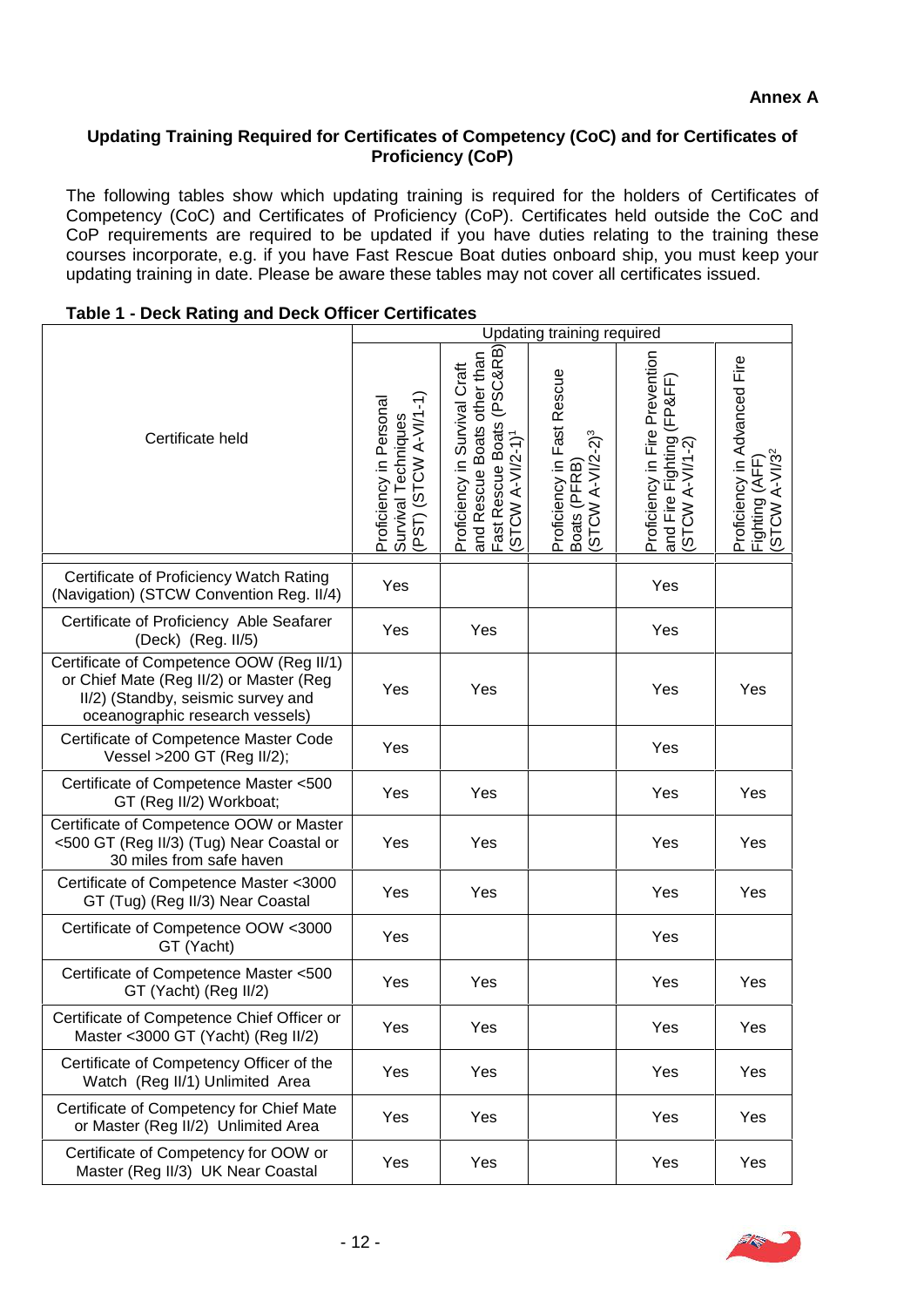## **Table 2 - Engineer, Electro Technical Rating and Officer Certificates**

|                                                                                                                                   | Updating training required                                               |                                                                                                                            |                                                                                      |                                                                                |                                                                              |
|-----------------------------------------------------------------------------------------------------------------------------------|--------------------------------------------------------------------------|----------------------------------------------------------------------------------------------------------------------------|--------------------------------------------------------------------------------------|--------------------------------------------------------------------------------|------------------------------------------------------------------------------|
| Certificate held                                                                                                                  | Proficiency in Personal Survival<br>Techniques (PST)<br>두<br>STCW A-VI/1 | Proficiency in Survival Craft and<br>Rescue Boats other than Fast<br>Rescue Boats (PSC&RB)<br>(STCW A-VI/2-1) <sup>1</sup> | <b>Boats</b><br>Proficiency in Fast Rescue<br>(PFRB)<br>(STCW A-VI/2-2) <sup>3</sup> | Proficiency in Fire Prevention and<br>Fire Fighting (FP&FF)<br>(STCW A-VI/1-2) | Proficiency in Advanced Fire<br>Fighting (AFF)<br>(STCW A-VI/3) <sup>2</sup> |
| Certificate of Proficiency Watch Rating<br>(Engine Room) (Reg. III/4)                                                             | Yes                                                                      |                                                                                                                            |                                                                                      | Yes                                                                            |                                                                              |
| Certificate of Proficiency Able Seafarer<br>(Engine Room) (Reg. III/5)                                                            | Yes                                                                      |                                                                                                                            |                                                                                      | Yes                                                                            |                                                                              |
| Certificate of Proficiency Electro-<br>Technical Rating (Engine Room) (Reg.<br>III/7)                                             | Yes                                                                      |                                                                                                                            |                                                                                      | Yes                                                                            |                                                                              |
| Marine Engine Operators Licence<br>(Merchant Navy and Yacht)                                                                      | Yes                                                                      | Yes                                                                                                                        |                                                                                      | Yes                                                                            | Yes                                                                          |
| Certificate of Competence Second<br>Engineer or Chief Engineer (Standby,<br>seismic survey and oceanographic<br>research vessels) | Yes                                                                      | Yes                                                                                                                        |                                                                                      | Yes                                                                            | Yes                                                                          |
| Certificate of Competence Engineer<br>OOW and Chief Engineer <500 GT<br><9000kW (Workboat)                                        | Yes                                                                      | Yes                                                                                                                        |                                                                                      | Yes                                                                            | Yes                                                                          |
| Certificate of Competence Engineer<br>OOW (Tug) and Chief Engineer (Tug) all<br>power limits and operating areas                  | Yes                                                                      | Yes                                                                                                                        |                                                                                      | Yes                                                                            | Yes                                                                          |
| Certificate of Competence Yacht<br>Engineer (Y1, Y2, Y3 and Y4)                                                                   | Yes                                                                      | Yes                                                                                                                        |                                                                                      | Yes                                                                            | Yes                                                                          |
| Certificate of Competency Engineer<br>Officer of the Watch (Reg III/1) (all<br>power limits and all operating areas)              | Yes                                                                      | Yes                                                                                                                        |                                                                                      | Yes                                                                            | Yes                                                                          |
| Certificate of Competency Second<br>Engineer or Chief Engineer (Reg III/2) (all<br>power limits and operating areas)              | Yes                                                                      | Yes                                                                                                                        |                                                                                      | Yes                                                                            | Yes                                                                          |
| Certificate of Competency Second<br>Engineer or Chief Engineer Officer (Reg<br>III/3) (all power limits and operating<br>areas)   | Yes                                                                      | Yes                                                                                                                        |                                                                                      | Yes                                                                            | Yes                                                                          |
| Certificate of Competency Electro-<br>Technical Officer (Reg. III/6)                                                              | Yes                                                                      | Yes                                                                                                                        |                                                                                      | Yes                                                                            | Yes                                                                          |

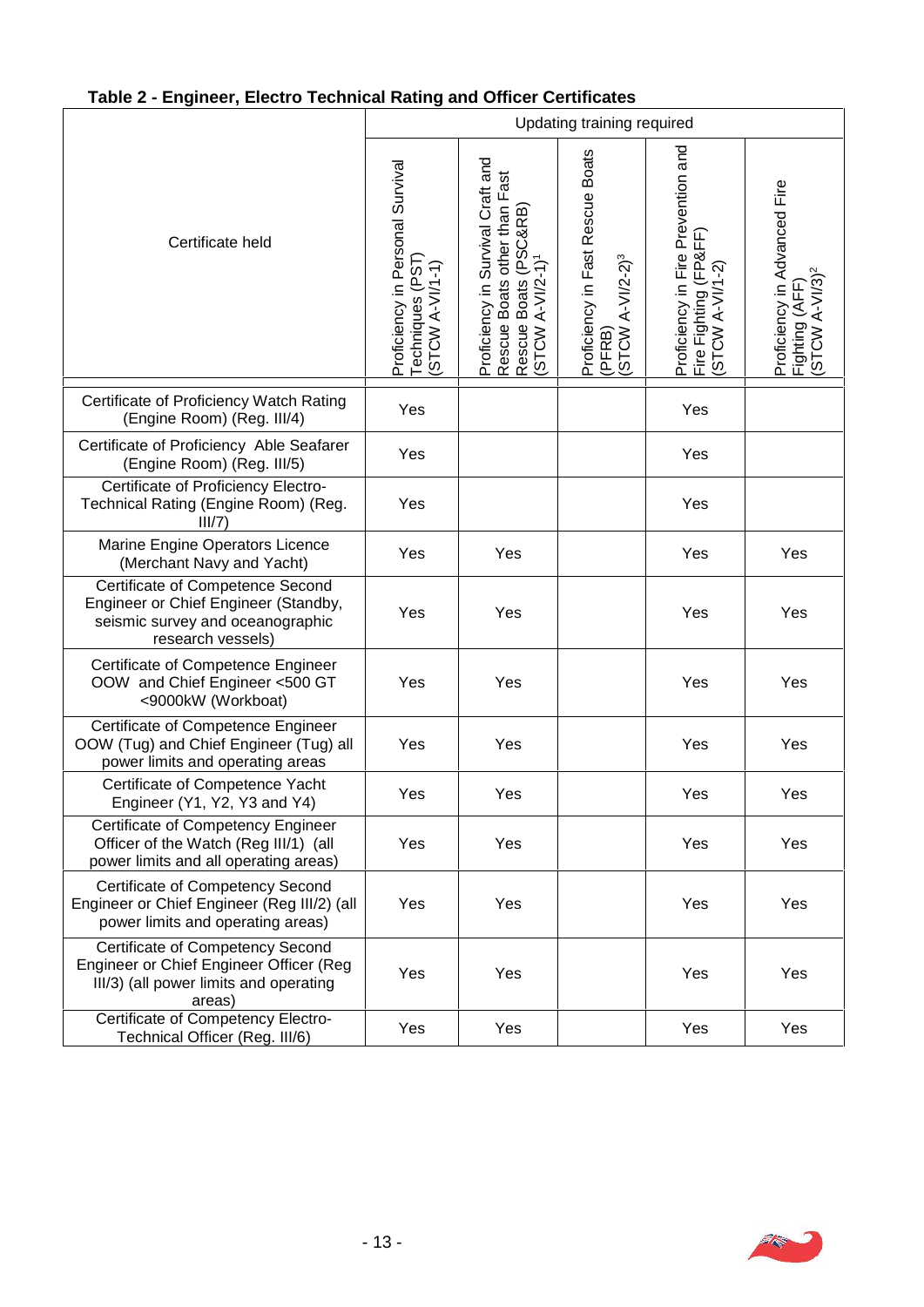#### **Table 3 - Radio and Standalone certificates**

|                                                                           |                                                                                                                            | Updating training required                                                                                                                                                            |                                                                                        |                                                                                                            |                                                                                                      |
|---------------------------------------------------------------------------|----------------------------------------------------------------------------------------------------------------------------|---------------------------------------------------------------------------------------------------------------------------------------------------------------------------------------|----------------------------------------------------------------------------------------|------------------------------------------------------------------------------------------------------------|------------------------------------------------------------------------------------------------------|
| Certificate held                                                          | Ë<br>Personal<br>$A-VII$<br>niques<br>⋛<br>동<br>⊇.<br>Proficiency<br>$\overline{\omega}$<br>ত<br>TST <sub>1</sub><br>Survi | than<br>tat<br>other<br>Survival<br><b>Boats</b><br><b>Boats</b><br>$(5 - 1)^{1}$<br>⊆<br>Φ<br>Rescue<br>Rescue<br>Proficiency<br><b>(SRR)</b><br>⋖<br>$\lesssim$<br>Fast<br>ŏ<br>and | Fast Rescue<br>ଦ୍<br>$A-V1/2$<br>Proficiency in<br>RB)<br>ίĐΞ<br>(STCW<br><b>Boats</b> | revention<br>ட்<br>P&FI<br>Δ<br>Fire<br>ighting<br>଼ି<br>$\equiv$<br>Proficiency<br>⋖<br>and Fire<br>WOLS) | Eire<br>Advanced<br>$\mathfrak F$<br>Proficiency<br>⋖<br>Fighting<br>$\mathcal{S}$<br>$\overline{5}$ |
| Certificates held as a<br>standalone qualification                        | If held                                                                                                                    | If held                                                                                                                                                                               | If held                                                                                | If held                                                                                                    | If held                                                                                              |
| Certificate of Competence as<br><b>GMDSS Radio Operator (Reg</b><br>IV/2) | Yes                                                                                                                        |                                                                                                                                                                                       |                                                                                        | Yes                                                                                                        |                                                                                                      |
| Certificate of Competence MLC<br><b>Ships Cook</b>                        | Yes                                                                                                                        |                                                                                                                                                                                       |                                                                                        | Yes                                                                                                        |                                                                                                      |

#### **Notes:**

- <sup>1</sup> If you need to update your Proficiency in Survival Craft and Rescue Boats other than Fast Rescue Boats training, you must also complete the updating training for Proficiency in Personal Survival Techniques. The updating of PST is required whether or not it was part of your original certificate training.
- <sup>2</sup> If you need to update your Proficiency in Advanced Fire Fighting training, you must also complete the updating training for Proficiency in Fire Prevention and Fire Fighting. The updating of FP&FF is required whether or not it was part of your original certificate training.
- <sup>3</sup> Persons involved in the operation of fast rescue boats are required to complete PFRB in addition to the PSC&RB.

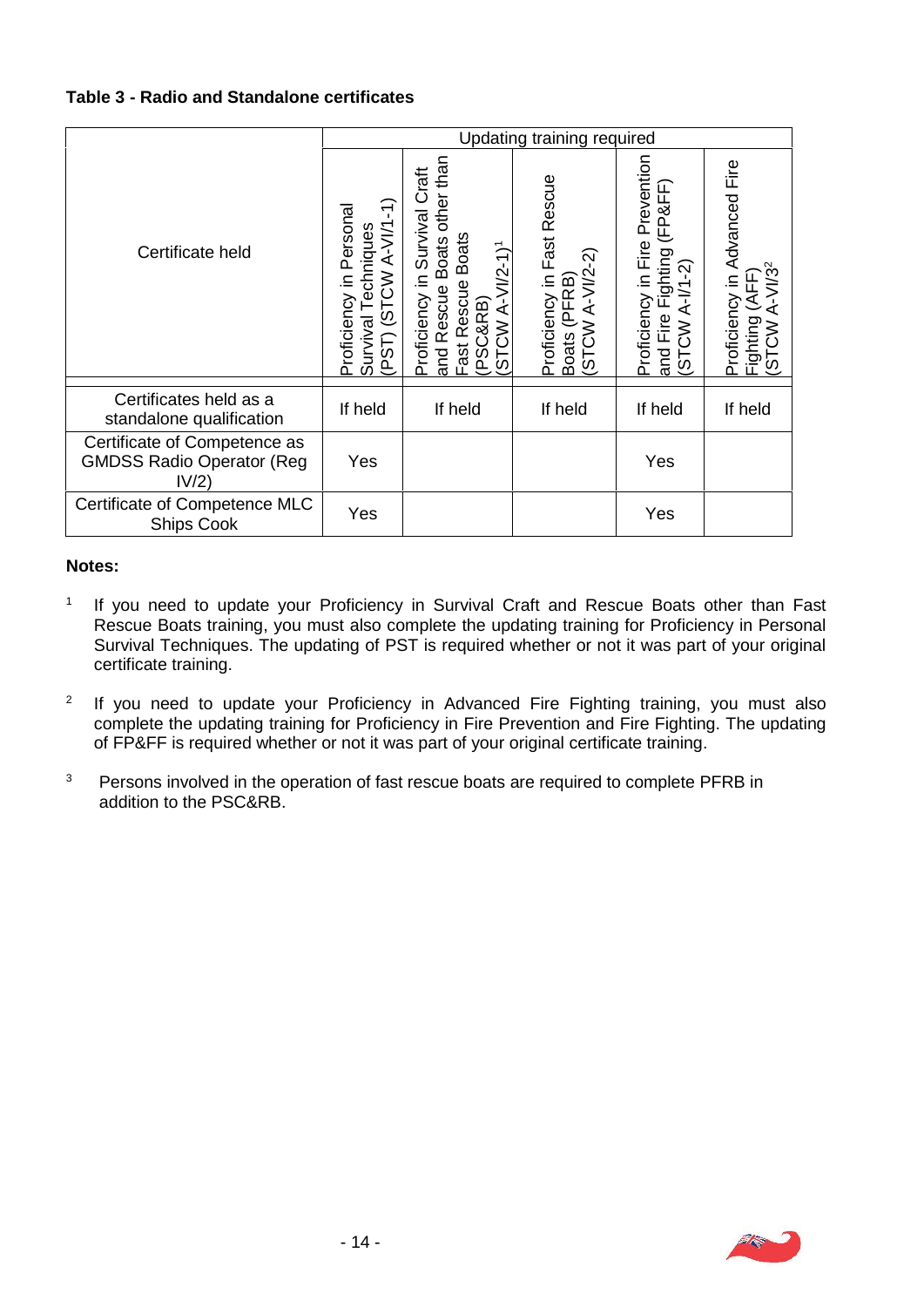#### **Personal Survival Techniques Updating Training Self Declaration Form (Signed by seafarer at an MCA-approved training centre)**

I ……………………………….. declare that in the last 5 years I have completed onboard training and gained experience for maintaining the required standard of competence in the following:

|                                                                      | Tick if completed |
|----------------------------------------------------------------------|-------------------|
| 1. Don a life jacket                                                 |                   |
| 2. Board a survival craft from the ship, while wearing a life jacket |                   |
| 3. Take initial actions on boarding a lifeboat to enhance chance of  |                   |
| survival                                                             |                   |
| 4. Stream a life raft drogue or sea-anchor                           |                   |
| 5. Operate survival craft equipment                                  |                   |
| 6. Operate location devices, including radio equipment               |                   |

I have completed the above onboard the following vessels:

| <b>Vessel</b> | <b>IMO Number</b> | Dates onboard |
|---------------|-------------------|---------------|
|               |                   |               |
|               |                   |               |
|               |                   |               |
|               |                   |               |
|               |                   |               |
|               |                   |               |
|               |                   |               |
|               |                   |               |
|               |                   |               |
|               |                   |               |
|               |                   |               |
|               |                   |               |
|               |                   |               |
|               |                   |               |
|               |                   |               |
|               |                   |               |
|               |                   |               |

**Signed…………………………………………………………**

**Print Name:……………………………………………………**

**Date:……………………………………………………………**

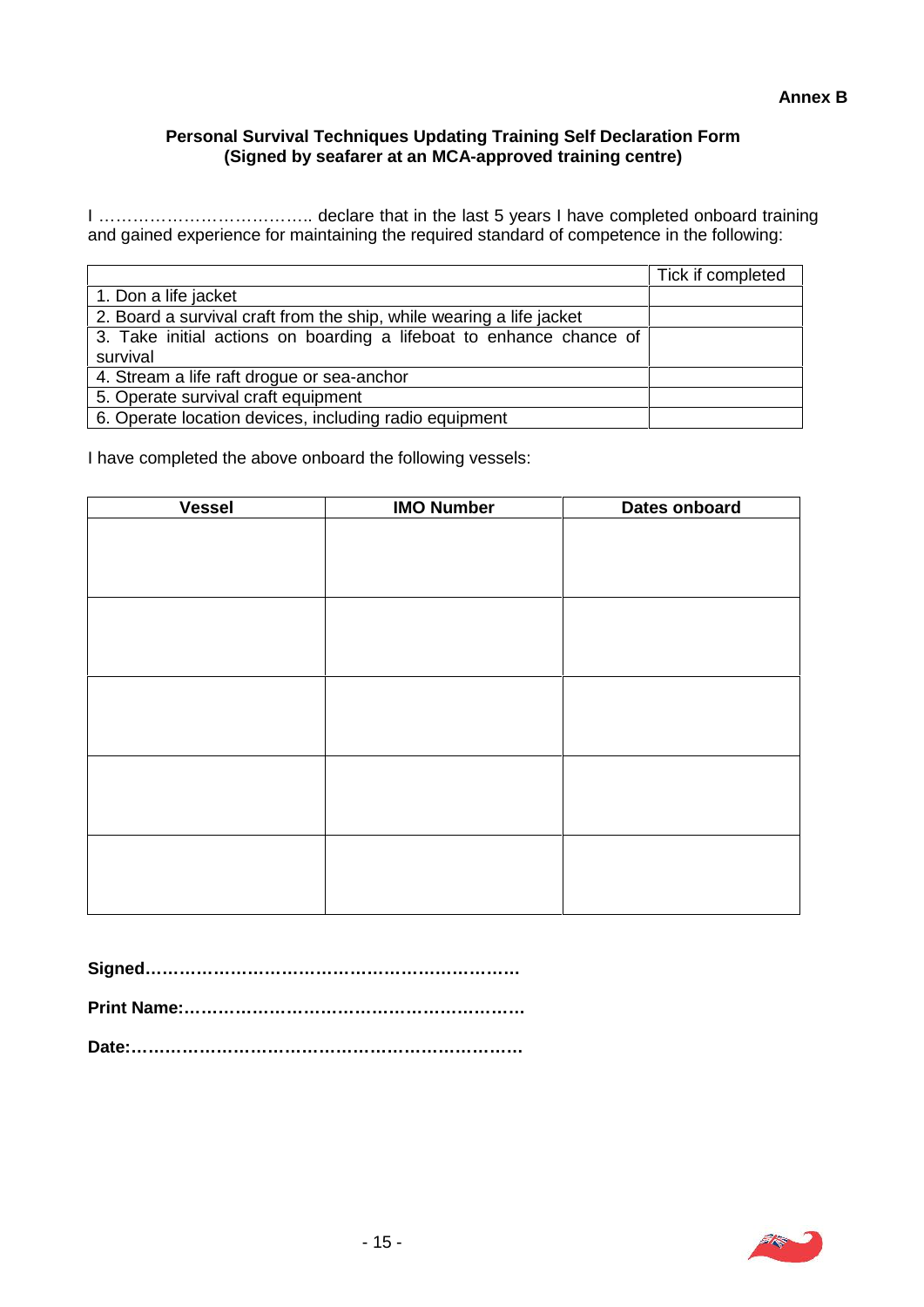#### **Proficiency in Survival Craft and Rescue Boats Other Than Fast Rescue Boats Updating Training Self Declaration Form (Signed by seafarer at an MCA-approved training centre)**

I ……………………………….. declare that in the last 5 years I have completed onboard training and gained experience for maintaining the required standard of competence in the following:

|                                                                                                                                                                 | Tick if completed |
|-----------------------------------------------------------------------------------------------------------------------------------------------------------------|-------------------|
| 1. Take charge of a survival craft or rescue boat during and after launch:                                                                                      |                   |
| Interpret the markings on survival craft as to the number of<br>$\bullet$<br>persons they are intended to carry                                                 |                   |
| Give correct commands for launching and boarding survival<br>$\bullet$<br>craft, clearing the ship and handling and disembarking persons<br>from survival craft |                   |
| Prepare and safely launch survival craft and clear the ship's side<br>quickly                                                                                   |                   |
| Safely recover survival craft and rescue boats                                                                                                                  |                   |
| 2. Manage survivors and survival craft after abandoning ship:                                                                                                   |                   |
| • Steer a boat and steer by compass                                                                                                                             |                   |
| Use individual items of equipment of survival crafts, except for<br>$\bullet$<br>pyrotechnics                                                                   |                   |
| rig devices to aid location                                                                                                                                     |                   |
| 3. Use locating devices, including communication and signalling apparatus                                                                                       |                   |
| Use of portable radio equipment for survival craft<br>$\bullet$                                                                                                 |                   |
| 4. Apply first aid to survivors                                                                                                                                 |                   |
| Use of the first aid kit and resuscitation techniques                                                                                                           |                   |
| Manage injured persons, including control of bleeding and shock                                                                                                 |                   |

I have completed the above onboard the following vessels:

| <b>Vessel</b> | <b>IMO Number</b> | <b>Dates onboard</b> |
|---------------|-------------------|----------------------|
|               |                   |                      |
|               |                   |                      |
|               |                   |                      |
|               |                   |                      |
|               |                   |                      |
|               |                   |                      |
|               |                   |                      |
|               |                   |                      |
|               |                   |                      |
|               |                   |                      |

|--|--|

**Print Name:……………………………………………………**



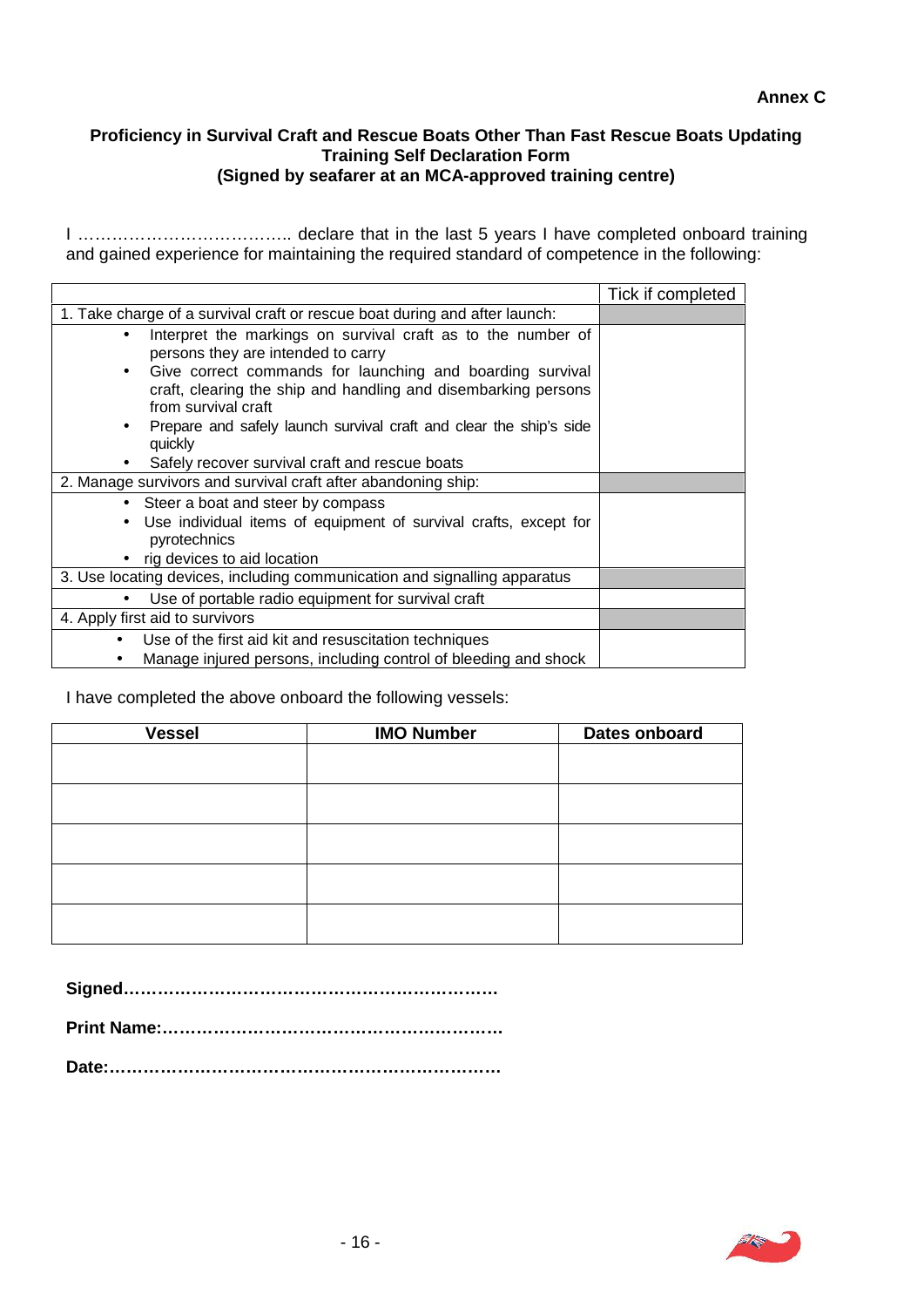#### **Fast Rescue Boats Updating Training Self Declaration Form (Signed by seafarer at an MCA-approved training centre)**

I ……………………………….. declare that in the last 5 years I have completed onboard training and gained experience for maintaining the required standard of competence in the following:

|                                                                                                                                                                                                            | Tick if completed |
|------------------------------------------------------------------------------------------------------------------------------------------------------------------------------------------------------------|-------------------|
| 1. Take charge of a fast rescue boat during launch:                                                                                                                                                        |                   |
| control safe launching and recovery of a fast rescue boat<br>$\bullet$                                                                                                                                     |                   |
| 2. Take charge of a fast rescue boat after launch:                                                                                                                                                         |                   |
| handle a fast rescue boat in prevailing weather and sea conditions<br>$\bullet$<br>use communications and signalling equipment between the fast<br>$\bullet$<br>rescue boat and a ship and or a helicopter |                   |
| use the emergency equipment carried<br>$\bullet$                                                                                                                                                           |                   |
| carry out search patterns, taking account of environmental factors                                                                                                                                         |                   |

I have completed the above onboard the following vessels:

| <b>Vessel</b> | <b>IMO Number</b> | Dates onboard |
|---------------|-------------------|---------------|
|               |                   |               |
|               |                   |               |
|               |                   |               |
|               |                   |               |
|               |                   |               |
|               |                   |               |
|               |                   |               |
|               |                   |               |
|               |                   |               |
|               |                   |               |

**Signed…………………………………………………………**

**Print Name:……………………………………………………**

**Date:……………………………………………………………**

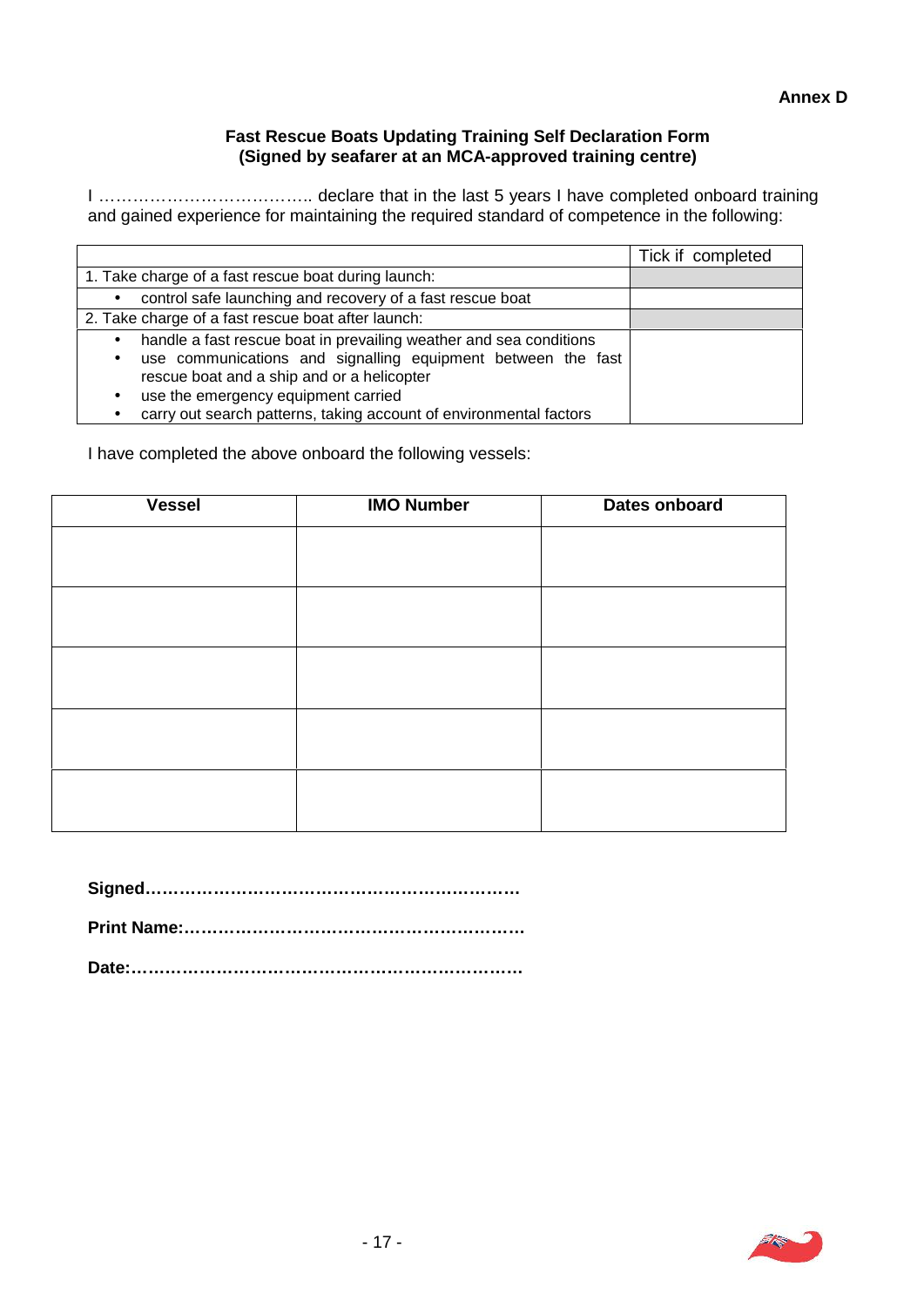#### **Advanced Fire Fighting Updating Training Self Declaration Form (Signed by seafarer at an MCA-approved training centre)**

I ……………………………….. declare that in the last 5 years I have completed onboard training and gained experience for maintaining the required standard of competence in the following:

|                                                                                                                            | Tick if completed |  |
|----------------------------------------------------------------------------------------------------------------------------|-------------------|--|
| 1. Control fire fighting operations onboard ships:                                                                         |                   |  |
| Fire-fighting procedures at sea and in port, with particular emphasis on<br>$\bullet$<br>organization, tactics and command |                   |  |
| Communication and coordination during fire-fighting operations<br>$\bullet$                                                |                   |  |
| Ventilation control, including smoke extraction<br>$\bullet$                                                               |                   |  |
| Control of fuel and electrical systems<br>$\bullet$                                                                        |                   |  |
| Fire-fighting process hazards (dry distillation, chemical reactions, boiler<br>$\bullet$<br>uptake, fires)                 |                   |  |
| Fire precautions and hazards associated with the storage and handling<br>$\bullet$<br>of materials                         |                   |  |
| Management and control of injured persons<br>٠                                                                             |                   |  |
| Procedures for coordination with shore-based fire fighters                                                                 |                   |  |

I have completed the above onboard the following vessels:

| <b>Vessel</b> | <b>IMO Number</b> | Dates onboard |
|---------------|-------------------|---------------|
|               |                   |               |
|               |                   |               |
|               |                   |               |
|               |                   |               |
|               |                   |               |
|               |                   |               |
|               |                   |               |
|               |                   |               |
|               |                   |               |
|               |                   |               |

**Signed…………………………………………………………**

**Print Name:……………………………………………………**

**Date:……………………………………………………………**

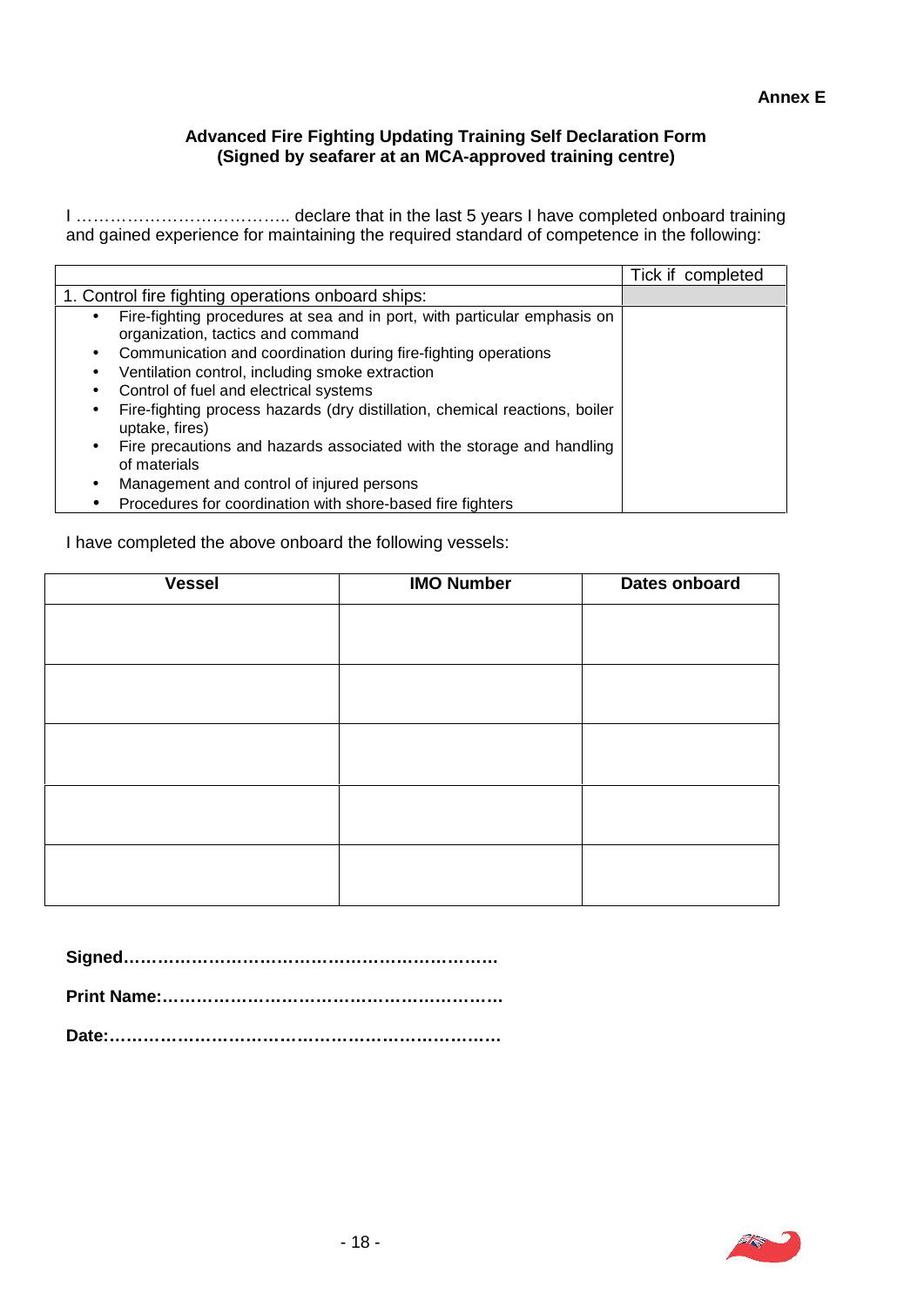#### **STCW Short Course Approval**

#### **The MCA is under no obligation to approve overseas training providers.**

In accordance with STCW Convention regulation I/6 and I/8 the MCA has developed the following approval and ongoing monitoring procedure.

Training centres should meet the requirements specified in the course criteria developed by the MNTB in conjunction with the MCA. The policy adopted is to focus on achievement of the outcomes of training and to give the training centre flexibility to design their own courses, based on a common framework that meets the requirements applicable to the STCW code.

The course criteria are contained in a series of booklets published by the MNTB and downloadable from the MNTB website www.mntb.org.uk.

Once the course provider is satisfied they can meet these requirements they should then contact the MCA for approval.

**Course approvals in the UK:** Course approvals should be directed to the local Marine Office who will appoint a Lead Surveyor. For your nearest Marine Office search www.gov.uk for "marine office".

The exception to this is where a course is delivered entirely by computer based learning; this should be directed to the Seafarer Training and Certification Branch: stc.courses@mcga.gov.uk.

**Overseas course approval:** Course approvals should be directed to the Seafarer Training and Certification Branch: stc.courses@mcga.gov.uk.

#### **Stage 1: Desktop Assessment**

Training Centres must provide a written submission of their proposed course including:

- A mapping to the appropriate MNTB 'outcomes' and 'learning objectives';
- Methods and media of delivery, course notes, presentations, hand-outs, etc.;
- Lesson plans:
- Assessment processes;
- Course duration;
- Details of tutors and assessors (including names, qualifications and experience);
- Details of the centre's quality assurance procedures;
- Description of the venue and equipment.

The desktop assessment is commenced on receipt of the above and aims to ensure that the training centre has a formally documented health and safety management system and a Quality Management System (QMS) that ensures:

- (a) A continued satisfactory delivery of the programme to the current standards, reflecting changes of technology and best practice;
- (b) The training programme entry standards are met;
- (c) The same person does not carry out the training and assessment of any given part or the whole of the programme;
- (d) Only those who complete the training programme and meet any other necessary requirements are issued with certificates/documentary evidence;

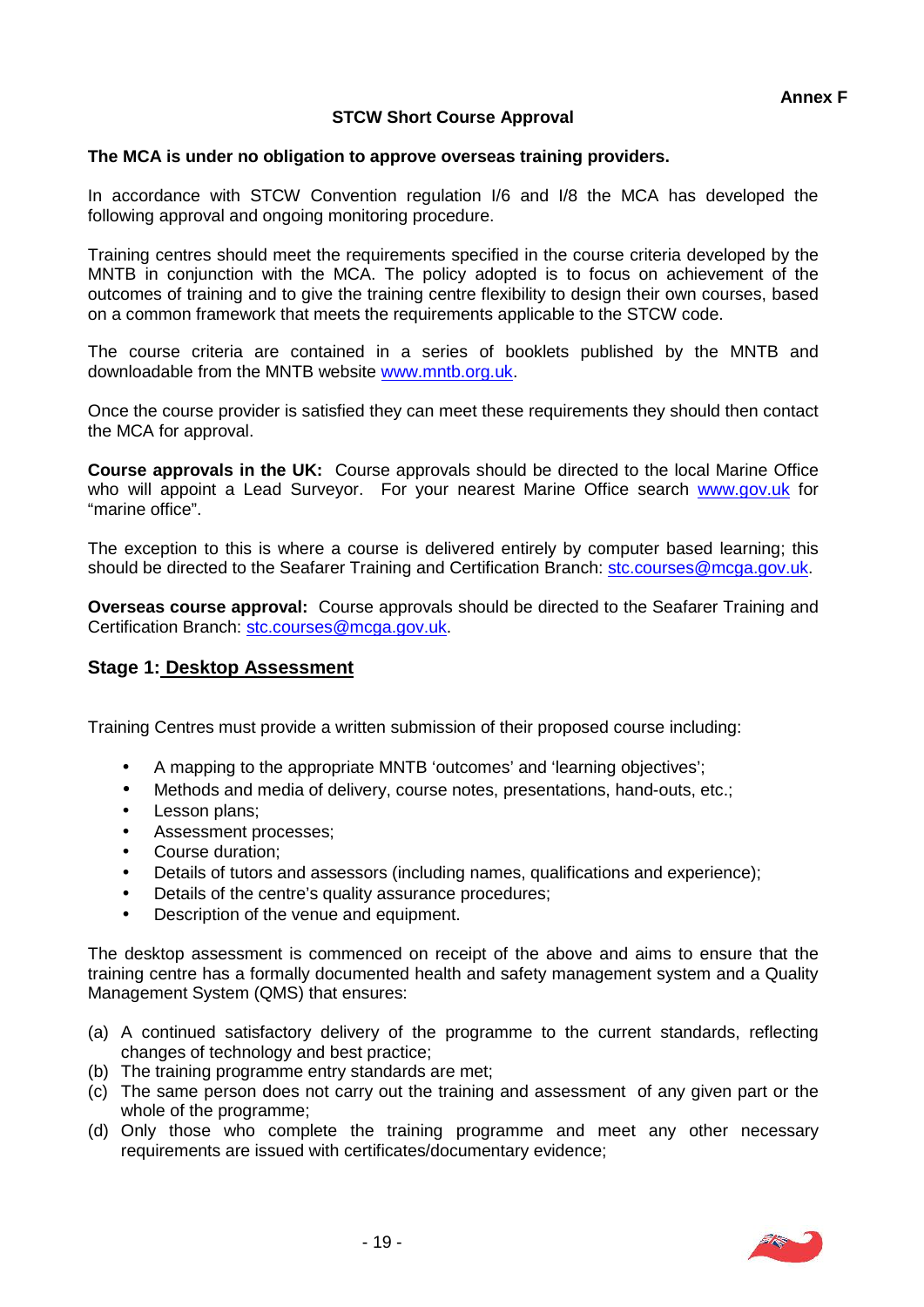- (e) Certificates are issued in a format that meets the MCA requirements (available in the MNTB guidelines);
- (f) Records of certificates issued are securely maintained until the  $70<sup>th</sup>$  birthday of the certificate holder or 5 years from the date of issue, whichever is the longer;
- (g) The record system enables authenticity of certificates to be verified and replacement certificates issued;
- (h) Where approved for peripatetic delivery, formal assessment is carried out to ascertain the suitability of each venue and records of such assessment are retained for 5 years;
- (i) The approving MCA Marine Office is informed of dates, timing and venues of all courses delivered;
- (j) Any changes made to the course content, facilities, equipment, training staff or other matters that may affect the delivery of the programme are reported to the approving Marine Office without delay.

#### **Stage 2: Onsite approval**

Once satisfied with the submission, the lead surveyor will permit the centre to run a pilot course. The lead surveyor will attend the pilot course to ensure that:

- The course syllabus meets the requirements of the MNTB course criteria;
- Facilities and equipment are available, and that the administrative arrangements are satisfactory to enable the MCA to monitor performance;
- The Course Quality Management System (QMS) ensures points A-J listed above are met;
- Short course completion certificates are kept in a secure location (locked), stock controlled and have the following security features:
	- o A unique identifying number;
	- o A pre-printed background with a unique watermark or hologram;
- Short course completion certificates are stamped and embossed on issue.

Attention is drawn to the following additional guidance:

- (a) **Course Intake Limitations:** Course documentation should include the maximum number of candidates to be enrolled on each course, taking account of the criteria laid down by the MNTB, where appropriate. For monitoring purposes the number of candidates on each course must be maintained for subsequent validation as part of the training centre's training records;
- (b) **Staff Requirements:** initial approval will require sight of proof of the professional and teaching/assessing qualifications listed for each trainer/assessor. If peripatetic trainers are utilised, more than one visit may be necessary. If equipment is not available at each premises used, appropriate arrangements must be in place for transporting equipment;
- (c) **Facilities and Equipment:** the training facilities should be large enough for the number of candidates to be trained, where appropriate allowing for demonstrations and practical exercises included in the guidelines. Premises or training rooms should be well lit, ventilated and have adequate heating. There must be access to nearby toilets and hot and cold water.

#### **Stage 3: MCA Approval**

When the MCA is satisfied that there are no major non-conformities and where the training centre agrees to rectify any minor non-conformities within the time period stipulated by the lead MCA surveyor, a 'provisional approval certificate', valid for 6 months, is issued to the training centre.

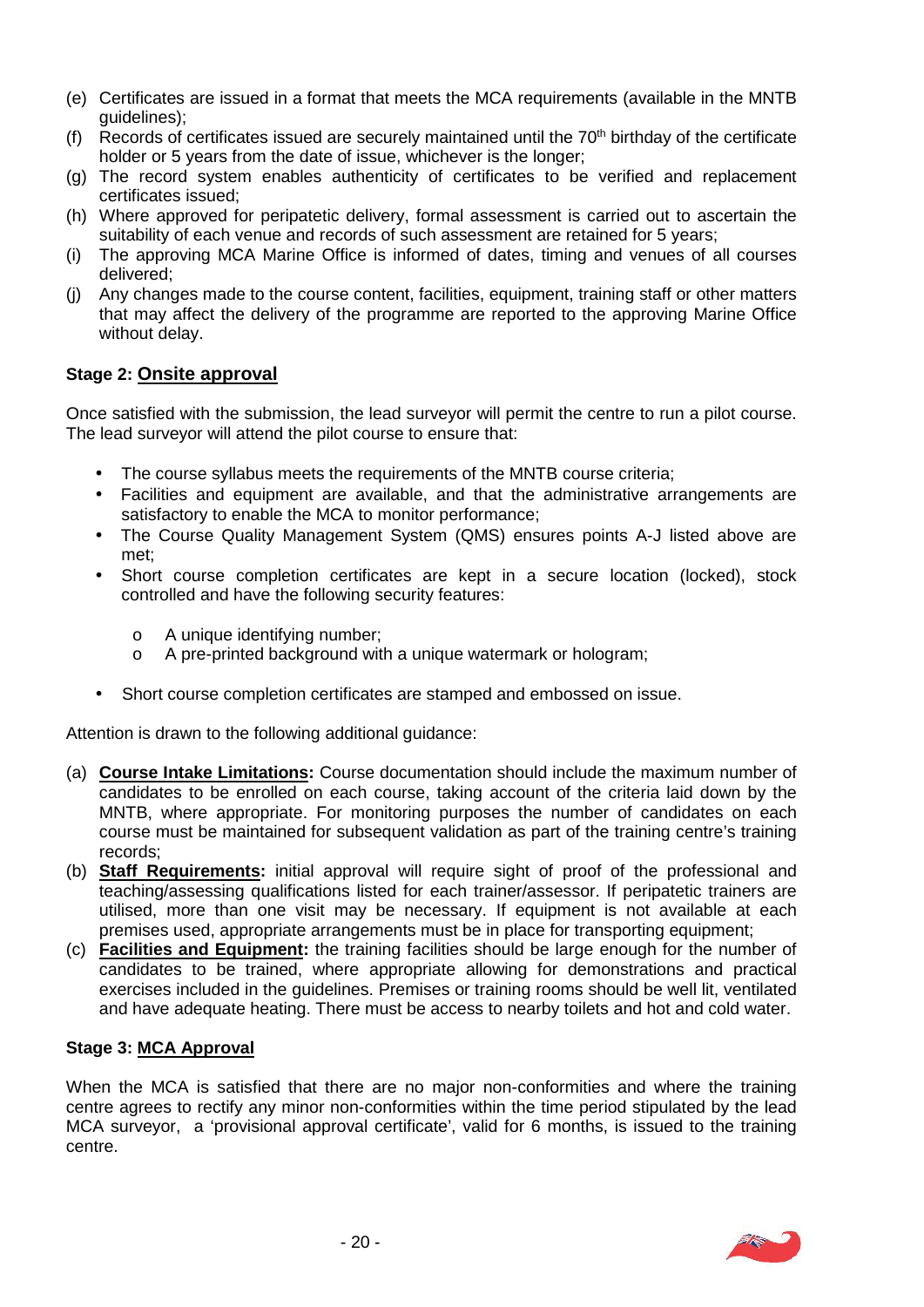When all conditions are met the training centre will be issued with a 'full approval certificate' valid for 5 years from the date of issue of the 'provisional approval certificate'. **Stage 4: On-going Monitoring**

In line with both the Directive and STCW, an administration must audit training courses every 5 years (re-approval). In addition to this the MCA may carry out a mid-term inspection between the second and third anniversaries of the last approval.

#### **Re-approval**

If the course continues to meet the original requirements specified in the original approval (stage 2), the lead surveyor may re-approve the course regardless of whether or not the delivery of any part of the course has been witnessed. A training centres internal audit may prove useful in cases where the course delivery cannot be witnessed.

If there are substantial non-conformities, the course can be suspended and the MCA surveyor may decide that the provider needs to make a new application for approval. Once all major non conformities are resolved the lead surveyor will remove the suspension. Where any minor non conformities are identified the lead surveyor will give a period of time in which they must be rectified.

When all conditions are met the training centre will be issued with a new 'approval certificate', valid for a further 5 years from the date of issue.

#### **Mid-term inspection**

The aim of this inspection is to ensure that a course is being run in an acceptable manner by appropriate staff and that their QMS is being adhered to. Unless there are any grounds for concern, the delivery of the course does not have to be witnessed. If there are substantial non conformities a course can be suspended and the MCA surveyor may decide that the provider needs to make a new application for approval. Once all major non-conformities are resolved the lead surveyor will remove the suspension.

#### **Special Audit**

A "Special Audit" is to cover any other situations arising i.e. training centre takeover, complaint from attendees etc. This audit will normally involve the lead surveyor visiting the venue to establish whether or not all the initial approval requirements (stage 2) are being adhered to.

If there are substantial non-conformities then the course can be suspended or set to provisional re-approval. Once all major non-conformities are resolved the lead surveyor will remove the suspension. Where any minor non-conformities are identified the lead surveyor will give a period of time in which they must be rectified.

#### **Name Change**

To enable a name change, the Seafarer Training and Certification Branch will require notification from the training centre and in the case of a takeover, notification from both the seller and the buyer. The Seafarer Training and Certification Branch should be advised by email (stc.courses@mcga.gov.uk).